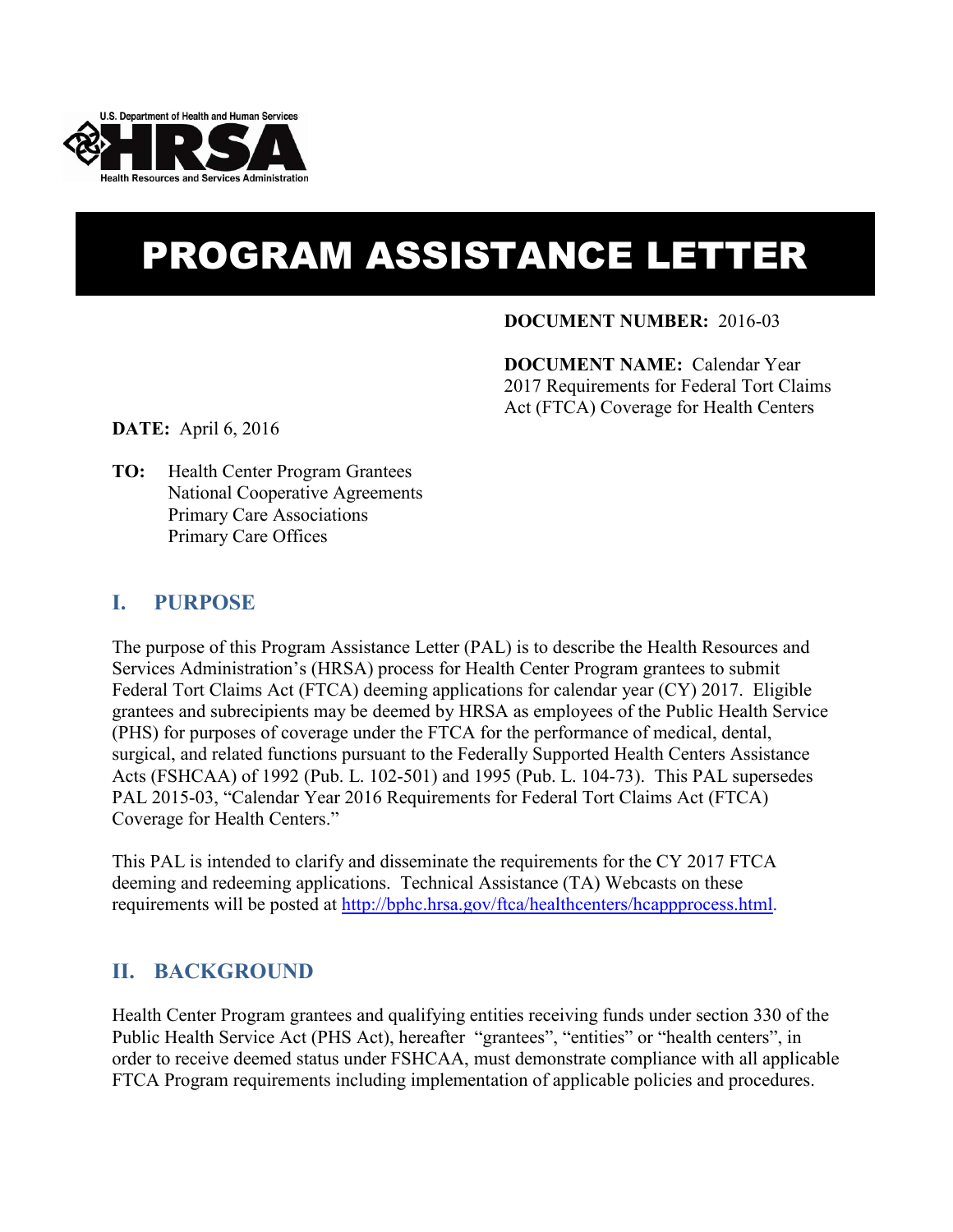Section 224(h) of the PHS Act requires the Secretary, as a condition of deeming, to make certain required determinations. Under section 224(h)(1), the Secretary must determine that the entity has implemented "appropriate policies and procedures to reduce the risk of malpractice and the risk of lawsuits arising out of any health or health-related functions performed by the entity." Similarly, under section 224(h)(2), the Secretary must determine that the entity has reviewed and verified "the professional credentials, references, claims history, fitness, professional review organization findings, and license status of its physicians and other licensed or certified health care practitioners and, where necessary, has obtained the permission from these individuals to gain access to this information." In addition, section  $224(h)(3)$  requires that the Secretary determine that an entity "has no history of claims having been filed against the United States … or if such history of claims exists, has fully cooperated with the Attorney General in defending against any such claim and has either has taken, or will take, any necessary corrective steps to assure against such claims in the future."

Each entity seeking FTCA coverage (including both health center grantees and subrecipients, as defined herein) must submit an initial FTCA deeming application or an FTCA redeeming application in the form and manner prescribed by HRSA. Deeming applications must demonstrate that the entity seeking FTCA coverage has successfully implemented all deeming requirements set forth in law and further described in this PAL. Health Center FTCA Program requirements include not only the submission of written documentation of appropriate policies, procedures, and practices, but also evidence of their implementation. Because of the critical importance of this process to an effective deeming determination, all deeming applicants must:

- 1. Submit FTCA application materials in a timely manner (including responding within specified time frames to all clarification and additional information requests from HRSA);
- 2. Demonstrate implementation of the required policies, procedures, and requirements, as further outlined in this PAL; and
- 3. Submit and provide documentation for all material facts during the application process (including FTCA site visits), where applicable.

Applications that do not meet the Health Center FTCA Program requirements will not be approved, and affirmative deeming determinations on such applications will not be issued.

## **III. APPLICABILITY**

This PAL applies to grantees that are public and private nonprofit entities receiving grant funding under section 330 of the PHS Act, including sections 330(e), (g), (h), and/or (i), collectively referred to as "grantees."

As defined in 42 CFR 6.2, eligible subrecipients for purposes of FTCA coverage are those entities receiving funds from a covered section 330 grantee under a grant or contract to provide a full range of services on behalf of the covered entity and only for those services carried out under the grant-funded project. All subrecipient entities must be identified on the grantee of record's current Scope of Project/Services Site (i.e., their approved Form 5B).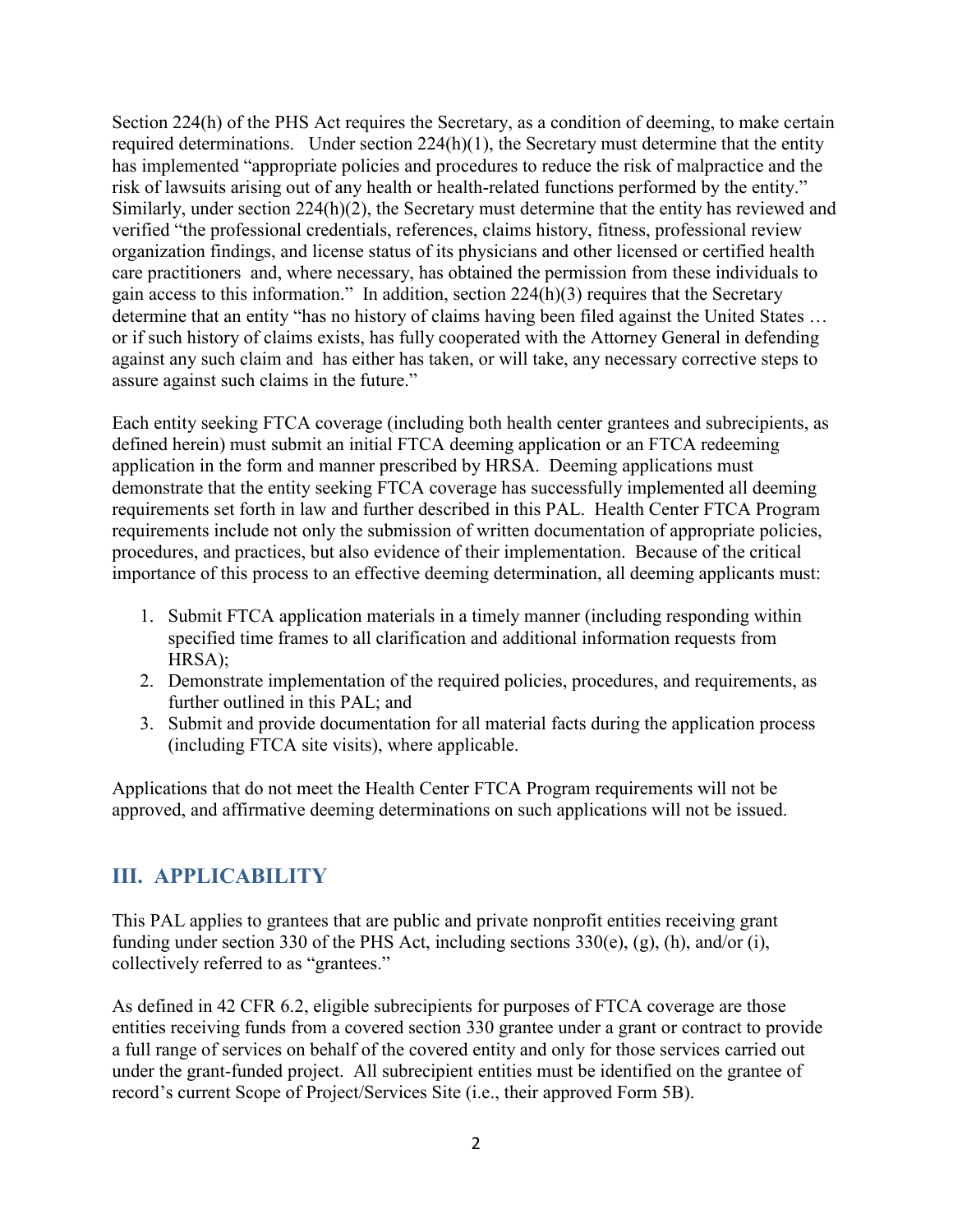Please note that only the grantee of record (the organization named on the Notice of Award) can transmit a request to HRSA for deeming with resultant FTCA coverage. Health centers requesting FTCA coverage on behalf of a subrecipient are required to submit a complete deeming application in accordance with the initial and redeeming application procedures specified within this PAL and other FTCA Program requirements. The subrecipient application must be completed along with the grantee of record's deeming application package and is subject to the same requirements as the grantee of record's application.

This PAL contains the instructions for grantees submitting either:

- 1. An FTCA application requesting initial deeming; or
- 2. An annual redeeming application for deeming coverage for CY 2017 (January 1, 2017 December 31, 2017).

# **IV. MECHANISM FOR SUBMITTING FTCA APPLICATIONS**

All FTCA deeming applications must be submitted electronically through the FTCA deeming module within the HRSA Electronic Handbook (EHB). This module supports electronic webbased functionality for the deeming process including grantee completion and submission of applications, HRSA review and processing of applications, and electronic notice of deeming status to grantees. The EHB system will be available to begin receiving CY 2017 deeming applications on April 22, 2016.

When a grantee submits an FTCA application, the EHB will assign a tracking number. Grantees may create and submit an FTCA application in one session, or create and save part of the application and return as many times as necessary to complete the request before submitting it for HRSA review. Grantees are responsible for ensuring that their deeming application(s) have been successfully submitted to HRSA through the EHB.

For additional information or technical assistance on how to submit an FTCA application, please visit [http://www.bphc.hrsa.gov/ftca/healthcenters/hcappprocess.html.](http://www.bphc.hrsa.gov/ftca/healthcenters/hcappprocess.html) Additional technical assistance for EHB and this PAL will be made available prior to the application submission deadline and will also be available online with other technical assistance information.

## **V. OVERVIEW OF APPLICATION SUBMISSION DATE AND UPDATES**

#### **FTCA redeeming applications must be submitted through EHB on or before May 24, 2016.**

Please also pay special attention to the following requirements for the CY 2017 redeeming application:

1. Minutes from any six QI/QA committee meetings that took place between April 1, 2015 and the submission date of the application must be included. The application must provide an explanation if fewer than six sets of minutes are provided (e.g., natural disasters and health center emergencies preventing the conduct of meetings over a specified time period).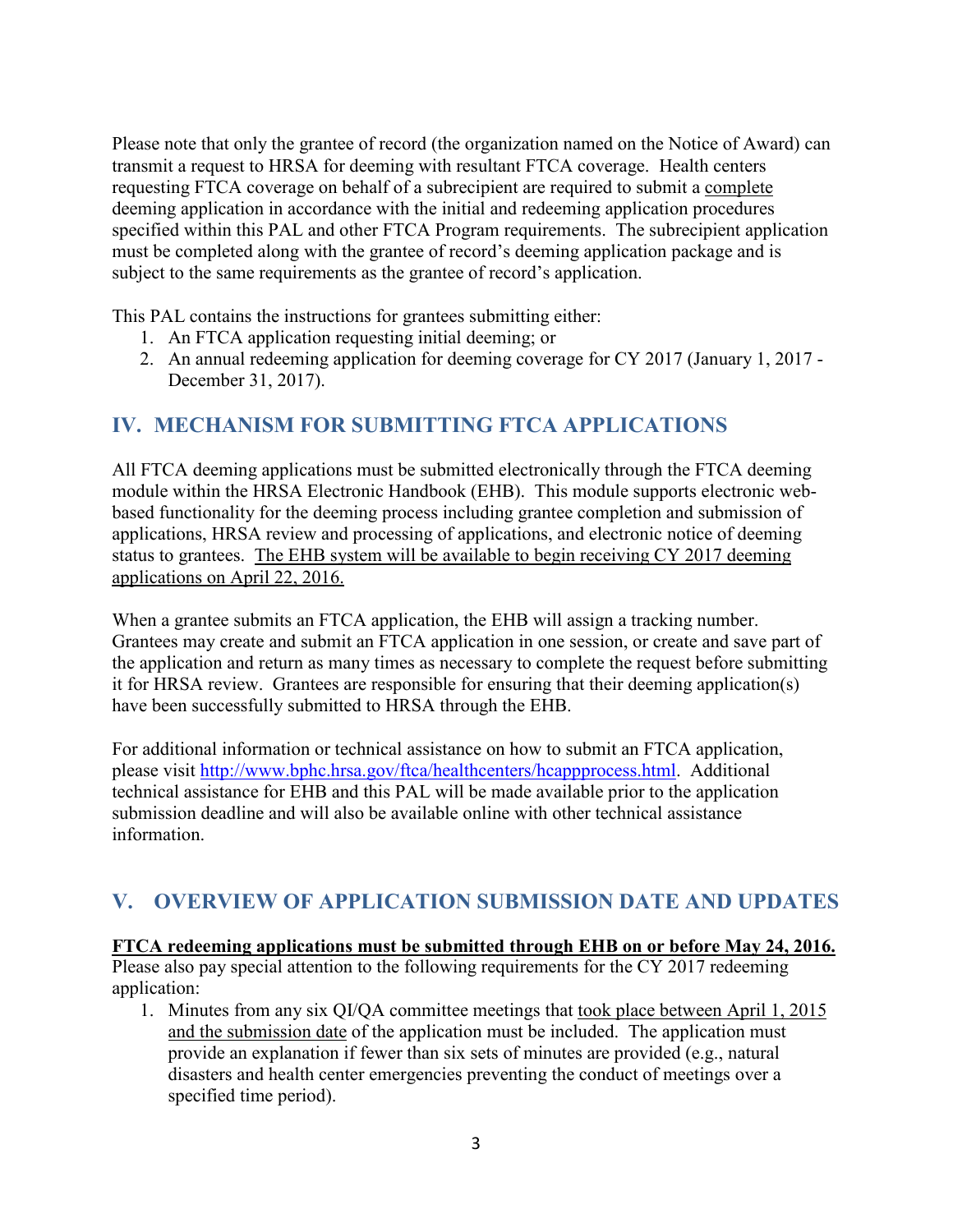- 2. Minutes from any six Board meetings evidencing oversight of QI/QA activities that took place between April 1, 2015 and the submission date of the application must be included. The application must provide an explanation if fewer than six sets of minutes are provided (e.g., natural disasters and health center emergencies preventing the conduct of meetings over a specified time period).
- 3. Effective this year, subrecipient applications will be a structured section within the primary grantee's online EHB FTCA application. This will streamline the process and will do away with the need to upload the subrecipient application as a Word document attachment.

### **More information on each of these updates and all application components is further described below in the section titled, "Complete FTCA Application Package: Initial and Redeeming Applicants."**

Grantees who submit an incomplete application will receive one opportunity to complete the application and will be notified in EHB via a change request notification. After receiving a change request from HRSA to provide additional or updated information, grantees will be required to update and resubmit their applications in a timely manner. Applicants will have 10 business days to update and resubmit their applications after receiving such notice of an incomplete application.<sup>1</sup> If the grantee fails to respond, the application will be determined to **be incomplete and will be voided. After being notified that an application has been voided, grantees must resubmit the application if they wish to obtain deemed status at a later date.**  Please see Section VI: Initial FTCA Applications and Section VII: FTCA Redeeming Applications of this PAL for additional details.

# **VI. INITIAL FTCA APPLICATIONS**

 $\overline{a}$ 

All grantees considering FTCA coverage are encouraged to carefully review the FTCA policies and regulations found on the HRSA website at [http://www.bphc.hrsa.gov/FTCA/,](http://www.bphc.hrsa.gov/FTCA/) as well as the Health Centers Program policy page found at [http://www.bphc.hrsa.gov/policiesregulations/policies/index.html.](http://www.bphc.hrsa.gov/policiesregulations/policies/index.html) Grantees should also consult with the FTCA Program prior to submitting an initial deeming application.

Health centers may submit an initial application via the electronic, web-based EHB system at any time during the year when the system is open to accept applications. However, due to the program review requirement, grantees should request FTCA coverage well in advance of their desired coverage start date.

Once a complete initial FTCA application is submitted (see Section VIII: Complete FTCA Application Package: Initial and Redeeming Applicants), HRSA will conduct its review within 30 days. Please note that an FTCA deeming application is not considered complete until all required documentation has been completed and submitted through EHB, and if required by

<sup>1</sup> Submissions that do not appropriately answer all application questions and/or fail to attach all required documents are considered incomplete.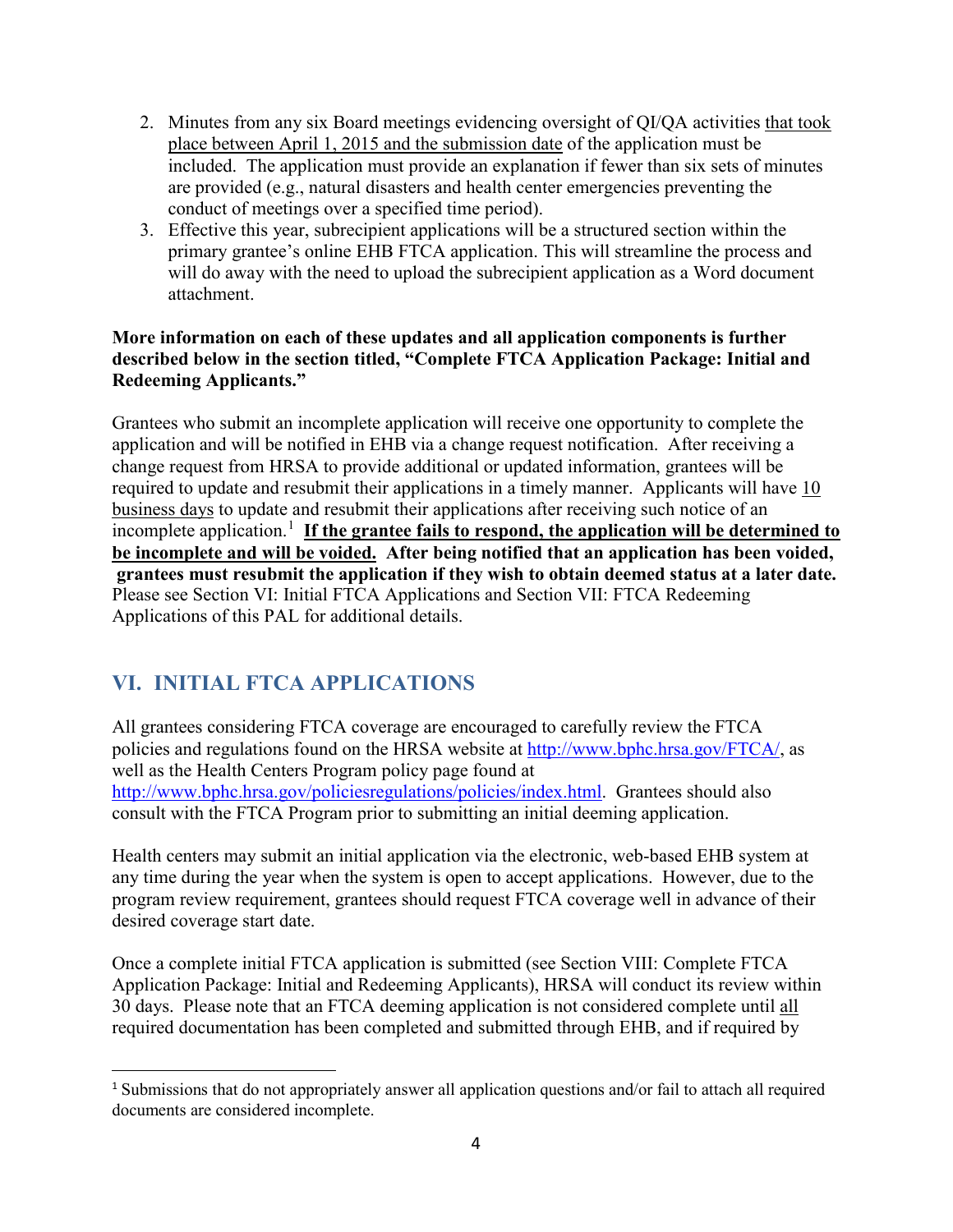HRSA, a site visit has been completed. Grantees are responsible for ensuring that the information needed to complete their applications has been successfully submitted to HRSA through the EHB. Grantees that do not submit complete applications in a timely manner may not receive deemed status (i.e., FTCA coverage) on the date desired. If additional information or clarification is needed, HRSA will notify the grantee through the EHB, and the grantee will be given **10 business days from the date of the EHB notification** to provide the requested information to complete its application. **Should requested information not be submitted within 10 business days of notification, the FTCA application may be determined to be incomplete and voided. After being notified that an application has been voided, grantees must submit an initial application if they wish to obtain deemed status at a later date.** 

Within 30 days after a complete initial FTCA application has been received by HRSA, HRSA will notify the contact person(s) identified by the health center of a final determination through EHB. Eligible entities will be covered under applicable FTCA regulations only on and after the effective date identified by HRSA. Initial grantees are advised to maintain private malpractice insurance until they receive written documentation confirming the deeming determination from HRSA.

# **VII. FTCA REDEEMING APPLICATION**

All currently deemed grantees must submit a FTCA redeeming application and submit redeeming applications for any subrecipients (as applicable) by **May 24, 2016** in order to be eligible to be deemed for the entirety of CY 2017 without a gap in coverage. **Grantees who fail to submit a redeeming application by the deadline date may be required to reapply for coverage. Eligible entities (grantees and grantees on behalf of subrecipients) that do not submit a redeeming application by the May 24, 2016 deadline may experience a gap in anticipated FTCA coverage and should strongly consider purchasing private liability insurance for calendar year 2017.** 

Grantees are responsible for ensuring that the information needed to complete their deeming application has been successfully submitted to HRSA through the EHB. If additional information or clarification is needed to support an application, HRSA will notify the grantee through the EHB. The grantee will be given **10 business days from the date of such EHB notification** to resubmit the application with the requested information. It is important that grantees provide a timely response to all requests for information in order to assure a timely review and notification. **Grantees that do not provide a responsive submission within 10 business days after receiving notice may have their application deemed incomplete, and voided. If the application is voided, the grantee will receive notification and will be required to resubmit their redeeming application if they wish to obtain deemed status.** 

During the review process, if HRSA determines that the applicant has not successfully demonstrated compliance with the FTCA deeming requirements and is in danger of being disapproved for CY 2017 coverage, the grantee will be notified of such non-compliance and be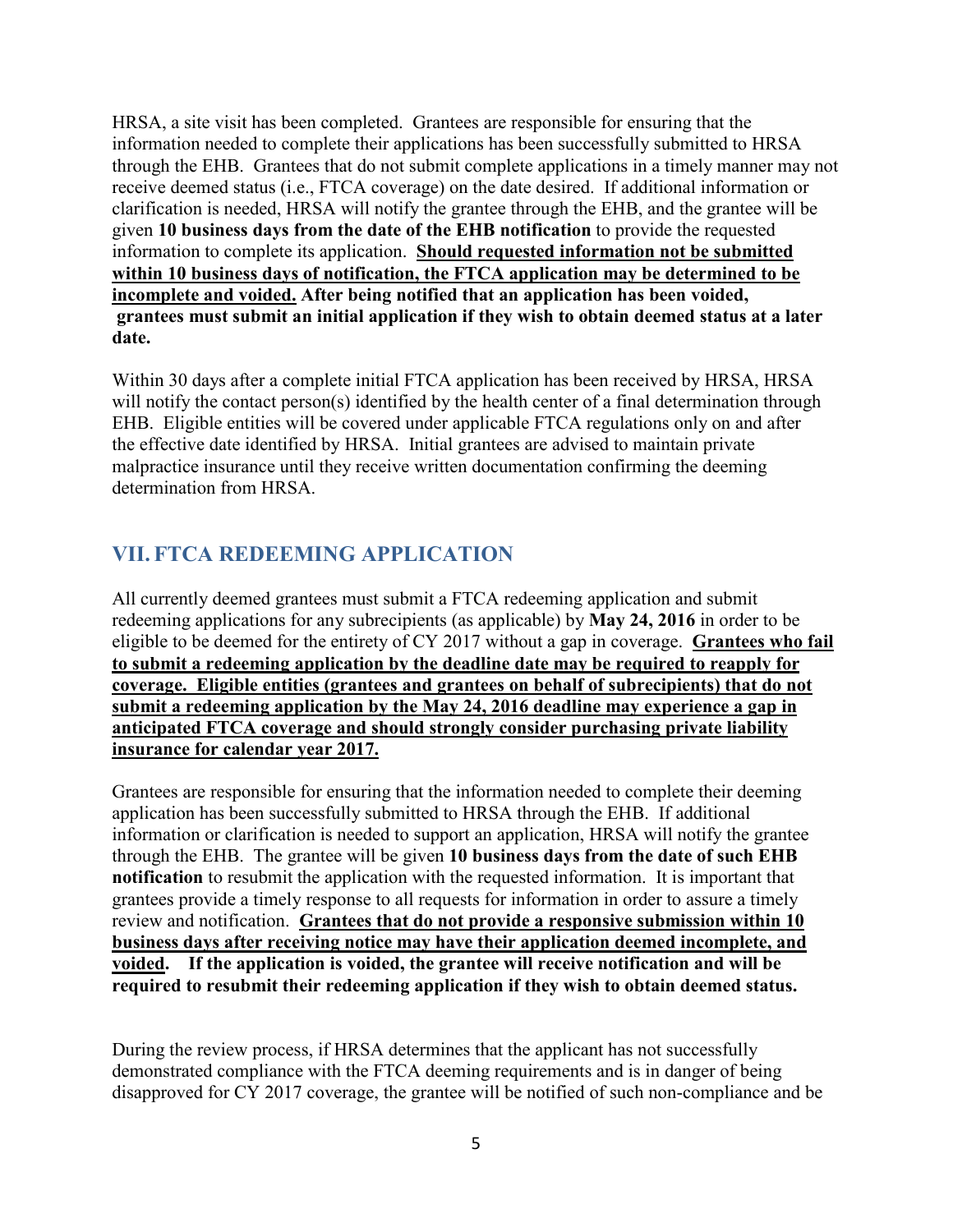provided a final opportunity to demonstrate compliance and evidence of implementation. The notice will outline the following:

- 1. The areas of non-compliance;
- 2. Additional documentation that must be submitted to demonstrate evidence of compliance and implementation;
- 3. The time-frame within which the documentation must be submitted; and
- 4. The form and manner in which the submissions must be presented.

Once the additional information is submitted, HRSA will review the documentation and make a final determination. After a final determination is made for each application, HRSA will notify the contact person(s) identified by the health center of the program's deeming status through the EHB.

# **VIII. COMPLETE FTCA APPLICATION PACKAGE: INITIAL AND REDEEMING APPLICANTS**

Please note that, in order to address privacy concerns for all pertinent parties, QI/QA committee minutes and board minutes submitted to HRSA must be redacted of all patient and staff identifiers as well as sensitive unrelated material. HRSA also encourages applicants to consult with their private legal counsel to address any associated privacy concerns, including specific questions about redactions.

**To be considered complete, an initial or redeeming application must contain all of the following documentation within EHB:** 

- 1. **Quality Improvement/Quality Assurance (QI/QA) Plan, with clear documentation that the Board reviewed and approved the plan within 3 years of the date of submission to HRSA (i.e., on or after April 1, 2013 for a redeeming application).**
	- A. Specifically, the QI/QA plan must be approved, dated, and contain the appropriate signature(s) of the Board of Directors (such as the Secretary and/or other appropriate Board members). If the QI/QA plan has not been signed by the Board, then the health center must submit an unsigned plan and provide Board meeting minutes that are dated, with appropriate signature(s) that demonstrate that the plan was approved by the Board.
	- B. If the Plan has not been approved by the Board within the last 3 years, the application will be returned to the grantee without further review until the plan is resubmitted with a Board signature/date indicating review/approval, or signed, and dated board minutes that clearly indicate that the plan was approved by the Board.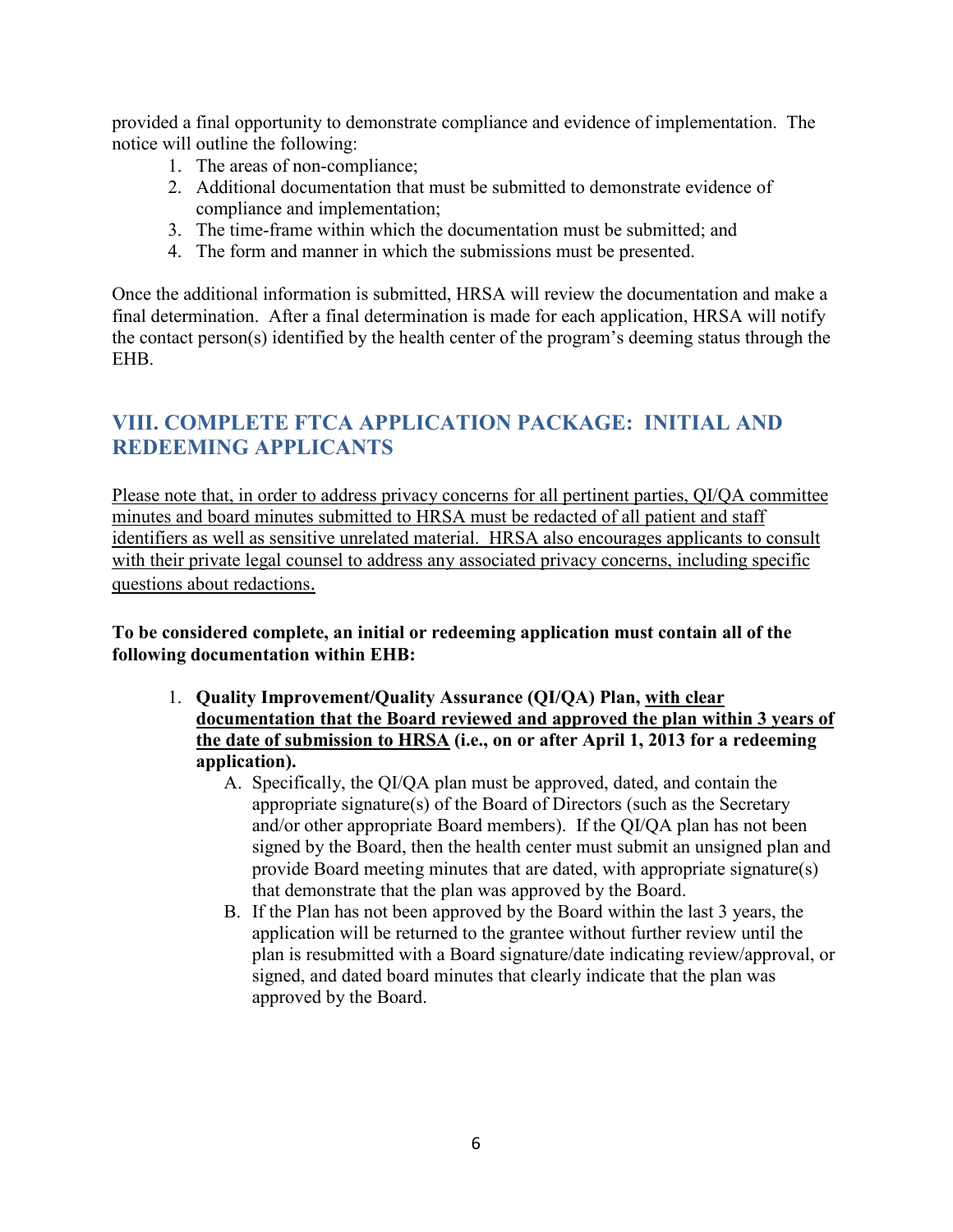- 2. **Minutes from any six QI/QA committee meetings that took place between April 1,**  2015 and the submission date of the application.<sup>2</sup> The application must provide an explanation if fewer than six sets of minutes are provided. Please note that HRSA utilizes meeting minutes as one of its primary sources of evidence of successful implementation of a QI/QA program. Lack of documentation or incomplete documentation of activities may be considered evidence of a failure to implement a successful QI/QA program and may therefore adversely affect the deeming determination.*In addition* **to the minutes noted above, the health center may also submit health center committee reports that further evidence QI/QA activities.**
	- 3. **Minutes from any six Board meetings evidencing oversight of QI/QA activities that took place between April 1, 2015 and the submission date of the application.** The application must provide an explanation if fewer than six sets of minutes are provided. Please note that HRSA utilizes meeting minutes as one of its primary sources of evidence of successful oversight of a QI/QA program. Lack of documentation or insufficient documentation of activities may be considered evidence of a failure to provide proper oversight of the QI/QA program and may therefore adversely affect the deeming determination.
	- 4. **Credentialing and privileging policies.** The health center's credentialing and privileging policies must include those elements outlined in Policy Information Notice (PIN) 2002-22

[\(http://bphc.hrsa.gov/policiesregulations/policies/pin1102.pdf\)](http://bphc.hrsa.gov/policiesregulations/policies/pin1102.pdf). Also, please note available related credentialing resources at<http://bphc.hrsa.gov/ftca/riskmanagement> (including related ECRI resources and credentialing toolkit). Similar to the QI/QA plan, there must be clear documentation that the Board has reviewed and approved these policies and that the policies have been implemented by the health center. Specifically, the credentialing and privileging policies must be approved, signed, and dated by the Board, and the health center must undertake credentialing and privileging activities in accordance with the written policies. If the plan does not have a physical signature, then submission of an unsigned set of credentialing and privileging policies as well as Board minutes that are dated and have a signature from the Board, are acceptable evidence of approval. *Please note that policies that fail to incorporate the requirements outlined in PIN 2002-22 may be considered evidence of a failure to successfully implement the program's credentialing and privileging requirements.* 

• **A list of all licensed and certified staff members providing services at all health center sites and their current credentialing/privileging status.** Submissions are required for all employed or contracted practitioners,

 $\overline{a}$ 

 $2$  Explanations that may provide acceptable reasons for not accomplishing the requirement for six sets of QI/QA committee minutes and six sets of Board minutes include, but are not limited to, natural disasters and serious health center emergencies that make it impossible for the health center to conduct the required meetings.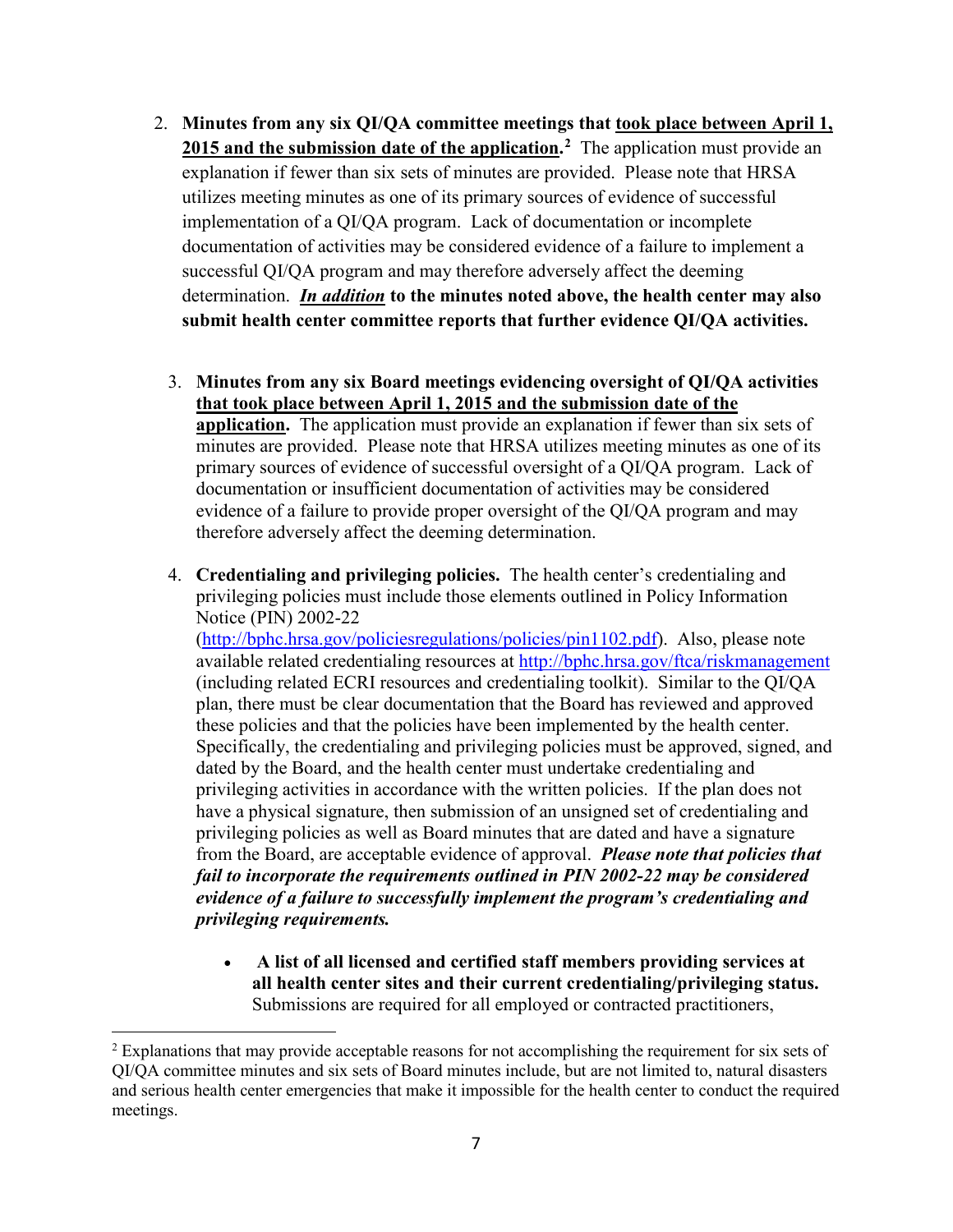volunteers, and *locum tenens* **with evidence of credentialing and privileging within the last two years** (i.e., all credentialing must have been documented to have taken place on or after April 1, 2014). For the purposes of this application, documentation of a credentialing date within the last 2 years is required in accordance with Policy Information Notice 2002-22.

- The credentialing list must be in an Excel Spreadsheet compatible with EHB. The spreadsheet must include the following for all licensed and certified staff members:
	- o Name and Professional Designation (e.g., MD/DO, RN, CNM, DDS, LPN, PA, MA, NP, etc.);
	- o Title/Position;
	- o Specialty;
	- o Employment Status (full-time employee, part-time employee, contractor or volunteer);
	- o Hire Date;
	- o Current Credentialing Date (must be within past 2 years); and
	- o Next Expected Credentialing Date.

The purpose of requiring submission of this credentialing and privileging information is to show that the grantee has reviewed and verified such information. Inclusion of practitioners on this listing does not infer the deeming (or absence of deeming) for any individual or practitioner, as this is based on satisfaction of statutory deeming requirements under  $42 \text{ U.S.C. } 233(g)$ -(n). Please note that HRSA may view errors and missing information as evidence of failure to comply with the requirements of PIN 2002-22, as well as Health Center FTCA Program requirements.

#### 5. **Board approved health center policies for the following:**

- Referral tracking;
- Hospitalization tracking;
- Diagnostic tracking (Note that the FTCA deeming application no longer requires separate clinical policies for x-ray and labs, where these activities are addressed by the diagnostic tracking policies).

Please note available related tracking policy related resources at <http://bphc.hrsa.gov/ftca/riskmanagement>(including related ECRI resources).

6. **Statement verifying whether or not there were any medical malpractice claims or allegations presented during the past 5 years, that any such claims or allegations were internally analyzed, and that appropriate actions were**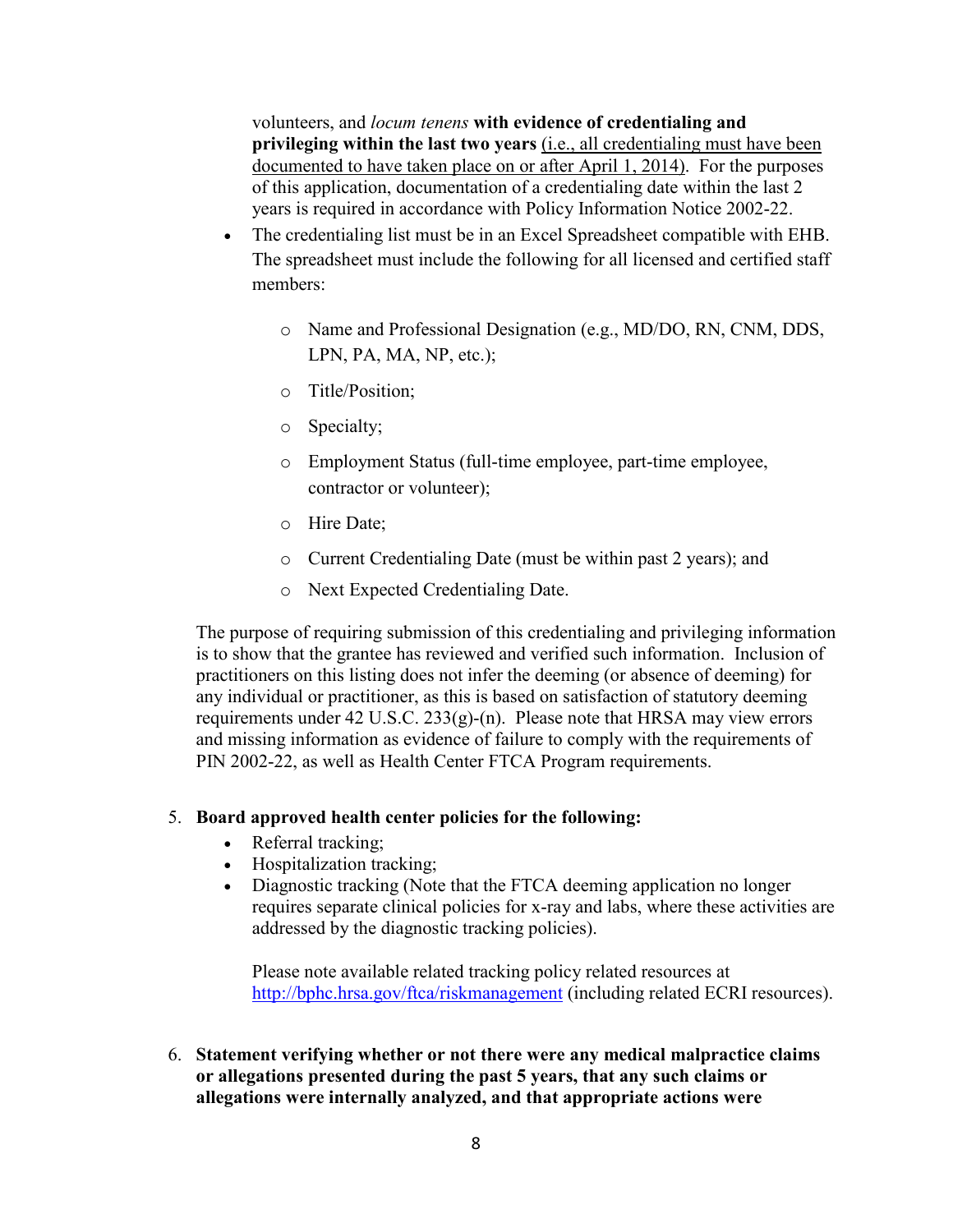**implemented as needed in response to such claims or allegations.** The statement should include the following for each allegation/claim:

- Name of provider(s) involved
- Area of practice/specialty
- Date of occurrence
- Summary of allegations
- Status and outcome of claim
- Summary of health center internal analysis and steps taken to prevent future occurrences. (Do not include this analysis if the case has not been resolved, but please note that the case has not been resolved.)
- 7. Electronic signature of the **Executive Director/CEO** certifying the contents of the application. If the FTCA application is not signed by the Executive Director/CEO, the application will be returned to the grantee as described in Section VI: Initial FTCA Applications and Section VII: FTCA Redeeming Applications. All subrecipient applications must be signed separately by the Executive Director/ CEO of the subrecipient.
- 8. Deeming applications for any subrecipient(s) that appear on the grantee's most recent Form 5B, who are requesting FTCA coverage. The subrecipient(s) deeming application is considered part of the deeming application of the grantee of record. If a subrecipient's application is incomplete, HRSA will notify the grantee through the EHB, and the grantee will have 10 business days to respond. *If the grantee does not respond within 10 days, the entire application package may be deemed incomplete and voided. Please see Section VI: Initial FTCA Applications and Section VII: FTCA Redeeming Applications for more information.* **If the application is voided based on deficiencies in the subrecipient's application, the grantee will receive notification and will be required to resubmit their application if they wish to obtain deemed status.**

## **VIII. SITE VISITS**

HRSA may conduct a site visit at any point during the application review process and/or as part of its oversight responsibilities relative to the FTCA program to ensure that risk management, QI/QA policies and procedures, and credentialing and privileging policies and procedures have been appropriately implemented. HRSA may also conduct a random site visit to any initial applicant or deemed grantee to ensure implementation under 42 U.S.C. 233(h). If a site visit results in a finding of a lack of implementation of the FTCA program requirements, this may be grounds for a negative deeming determination.

Factors that may prompt a site visit include, but are not limited to:

- 1. Submission of an initial FTCA deeming application;
- 2. Documentation submitted that indicates possible non-compliance with requirements during the review of the health center's FTCA application;
- 3. The need for follow-up based on prior site visit findings or other identified issues;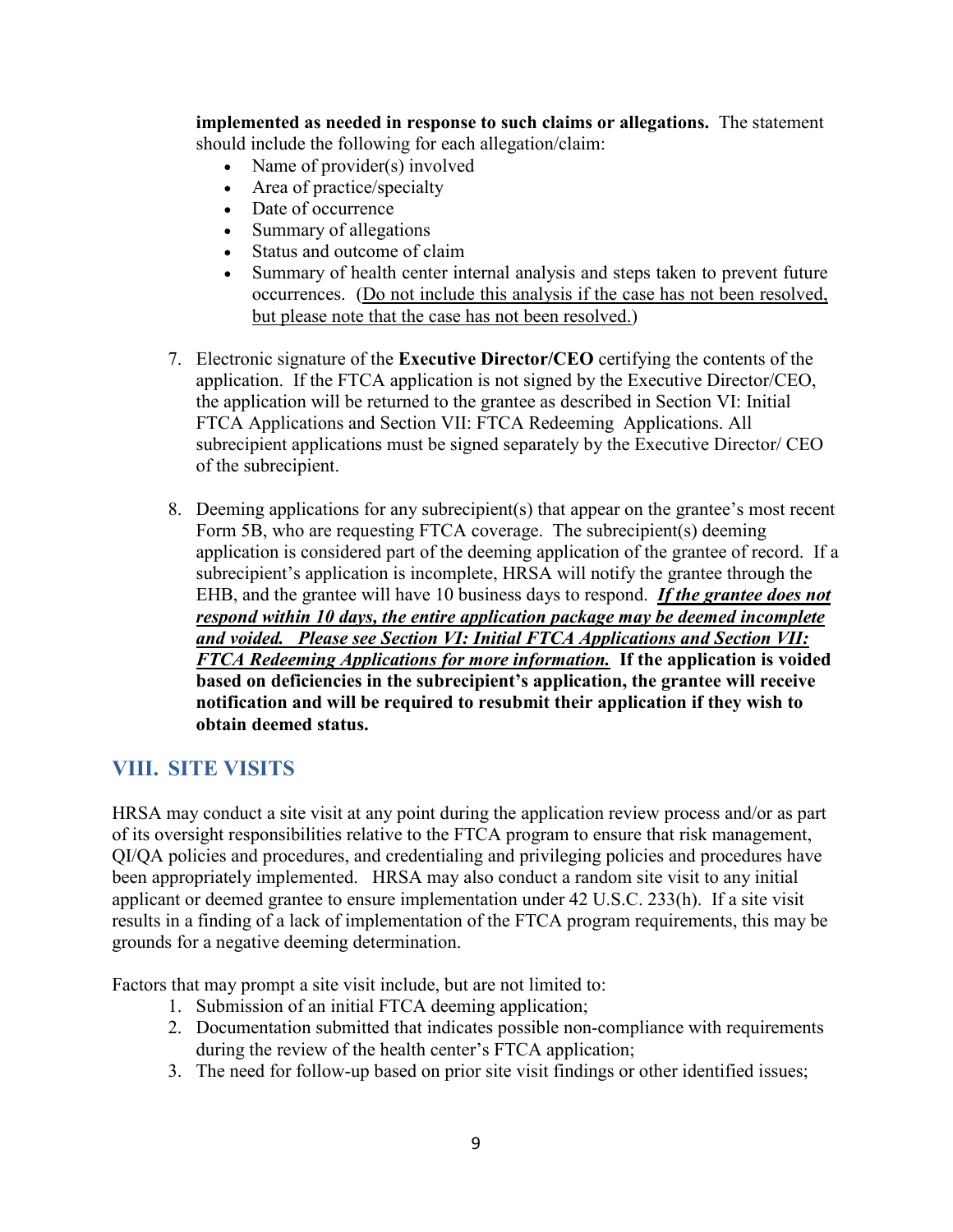- 4. History of repeated pertinent conditions, or current conditions, placed by HRSA on the health center's Health Center Program grant, as documented on the health center's associated Notice of Award; and/or
- 5. History of medical malpractice claims.

Site visits are conducted to ensure that the requirements under the relevant statutory authority contained within 42 U.S.C. 233(h) have been implemented.Site visit reviewers will assess whether the grantee has:

- Implemented appropriate policies and procedures to reduce the risk of malpractice and the risk of lawsuits arising out of any health or health-related functions performed by the entity;
- Reviewed and verified the professional credentials, references, claims history, fitness, professional review organization findings, and license status of its physicians and other licensed or certified health care practitioners, and, where necessary, has obtained the permission from these individuals to gain access to this information; and
- Should a history of claims exist, validate that the grantee has fully cooperated with the Attorney General in defending against any such claims and either has taken, or will take, any necessary corrective steps to assure against such claims in the future.

## **IX. ADDITIONAL USEFUL RESOURCES: RISK MANAGEMENT RESOURCES**

Ongoing risk management is essential to the provision of quality health care services. HRSA is committed to ensuring that health centers have access to risk management resources. On the HRSA/FTCA website, [http://bphc.hrsa.gov/ftca/riskmanagement,](http://bphc.hrsa.gov/ftca/riskmanagement) you will find useful risk management webinars, tool kits, and risk management related articles.

# **X. CONTACT INFORMATION**

For programmatic support regarding the FTCA Program, application requirements (including credentialing, QI/QA Plan, etc.), and technical/EHB support, please contact:

> FTCA/BPHC Help Line Phone: 1-877-974-BPHC (877-974-2742) 9:00 AM to 5:30 PM (ET) Web Form:<http://www.hrsa.gov/about/contact/bphc.aspx>

/S/

 Tonya Bowers Acting Associate Administrator The Bureau of Primary Health Care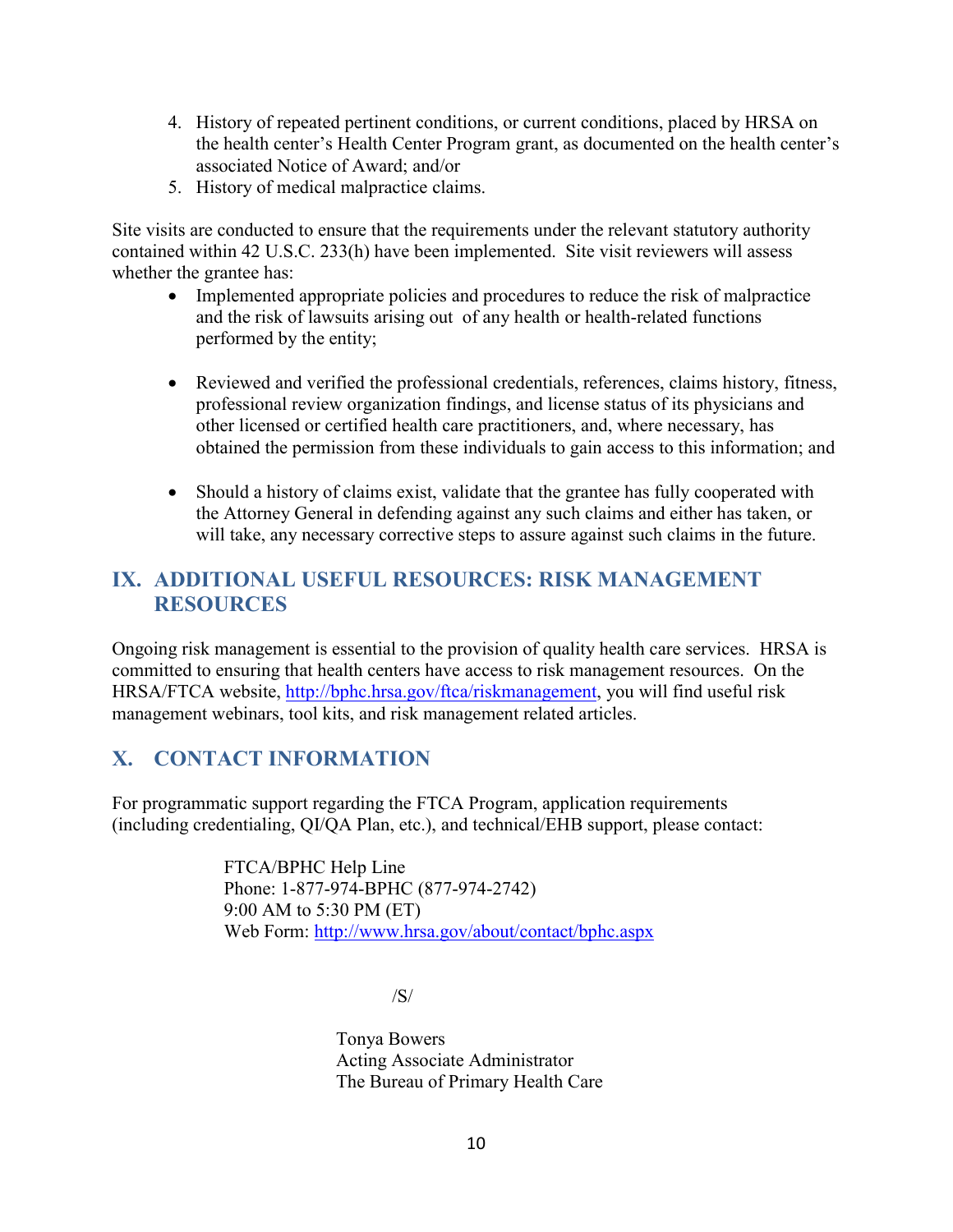#### **Checklist of Required Attachments**

|          | <b>ATTACHMENTS</b>                                                                        |
|----------|-------------------------------------------------------------------------------------------|
|          | Please check the attachments included with this application                               |
| $\Box$   | <b>Attachment A</b> – Policies for Tracking System                                        |
| $\lceil$ | Attachment B1 - Copy of Health Center's Quality Improvement/Assurance Plan*               |
| $\Box$   | Attachment B2 - Signed and Dated Minutes Demonstrating Board Approval of                  |
|          | Quality Improvement/Assurance Plan                                                        |
| $\lceil$ | Attachment C - Six sets of minutes from QI/QA committee meetings that clearly             |
|          | document QI/QA activities (See PAL for specific dates)                                    |
| $\Box$   | <b>Attachment D</b> – Six sets of minutes from Board meetings that are related to $QI/QA$ |
|          | activities (See PAL for specific dates)                                                   |
| $\Box$   | Attachment E- Any health center committee reports in addition to the minutes noted        |
|          | above, that further evidence QI/QA activities                                             |
| $\lceil$ | Attachment F - List of Licensed or Certified Health Care Practitioners                    |
| $\lceil$ | <b>Attachment G1</b> – Credentialing and Privileging Policy*                              |
| $\Box$   | Attachment G2 - Signed and Dated Minutes Demonstrating Board Approval of                  |
|          | Credentialing and Privileging Policy                                                      |
| $\prod$  | <b>Attachment H</b> – Review of Professional Liability History (as applicable)            |
|          | <b>Attachment I-Other Supporting Documentation</b>                                        |

| <b>LEGEND</b> |                                                                                       |  |
|---------------|---------------------------------------------------------------------------------------|--|
|               | The health center must submit the policy along with evidence that the policy has been |  |
|               | approved, dated and signed by the Board (Please see PAL for details)                  |  |

## **Application for Health Center Program Grantees for Medical Malpractice Coverage Under the Federal Tort Claims Act**

| DEPARTMENT OF HEALTH AND HUMAN SERVICES<br><b>Health Resources and Services Administration</b> | <b>FOR HRSA USE ONLY</b>                     |                         |
|------------------------------------------------------------------------------------------------|----------------------------------------------|-------------------------|
|                                                                                                | <b>Grantee Name</b>                          | <b>Application Type</b> |
|                                                                                                |                                              |                         |
| <b>CONTACT INFORMATION</b>                                                                     | <b>Application Tracking</b><br><b>Number</b> | <b>Grant Number</b>     |
|                                                                                                |                                              |                         |

## **CONTACT INFORMATION (Please include Salutation next to the name) All the fields marked with \* are required.**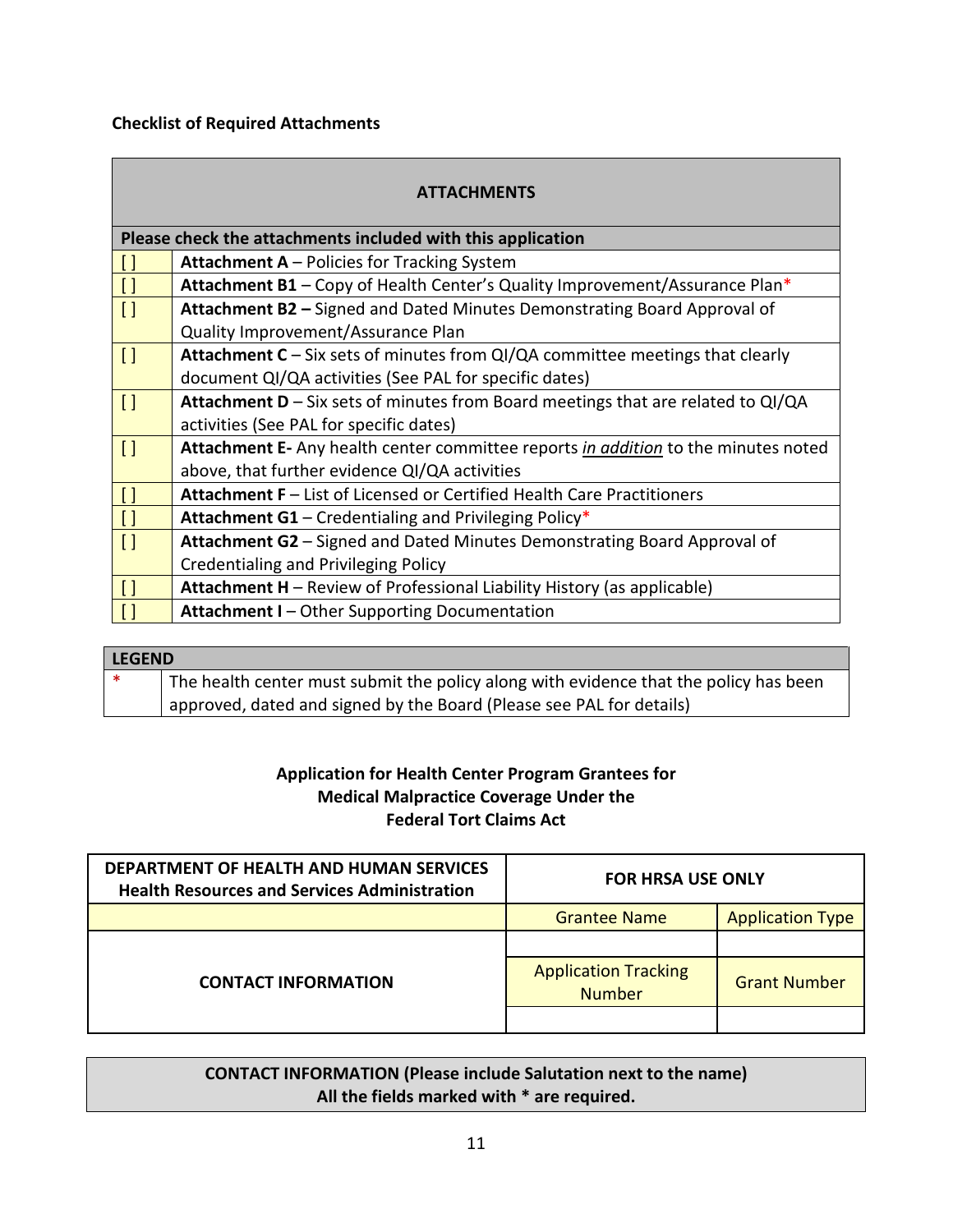| <b>CONTACT INFORMATION (Please include Salutation next to the name)</b><br>All the fields marked with * are required.                                                                                                                                                                                                                                                                                                                                                                                                                                                                                                                                                               |  |
|-------------------------------------------------------------------------------------------------------------------------------------------------------------------------------------------------------------------------------------------------------------------------------------------------------------------------------------------------------------------------------------------------------------------------------------------------------------------------------------------------------------------------------------------------------------------------------------------------------------------------------------------------------------------------------------|--|
| * EXECUTIVE DIRECTOR NAME:                                                                                                                                                                                                                                                                                                                                                                                                                                                                                                                                                                                                                                                          |  |
| (Must electronically sign and certify the FTCA                                                                                                                                                                                                                                                                                                                                                                                                                                                                                                                                                                                                                                      |  |
| application prior to submission)                                                                                                                                                                                                                                                                                                                                                                                                                                                                                                                                                                                                                                                    |  |
| * Email:                                                                                                                                                                                                                                                                                                                                                                                                                                                                                                                                                                                                                                                                            |  |
| * Direct Phone:                                                                                                                                                                                                                                                                                                                                                                                                                                                                                                                                                                                                                                                                     |  |
| Fax:                                                                                                                                                                                                                                                                                                                                                                                                                                                                                                                                                                                                                                                                                |  |
| * GOVERNING BOARD CHAIRPERSON NAME:                                                                                                                                                                                                                                                                                                                                                                                                                                                                                                                                                                                                                                                 |  |
| * Email:                                                                                                                                                                                                                                                                                                                                                                                                                                                                                                                                                                                                                                                                            |  |
| * Direct Phone:                                                                                                                                                                                                                                                                                                                                                                                                                                                                                                                                                                                                                                                                     |  |
| Fax:                                                                                                                                                                                                                                                                                                                                                                                                                                                                                                                                                                                                                                                                                |  |
| * MEDICAL DIRECTOR NAME:                                                                                                                                                                                                                                                                                                                                                                                                                                                                                                                                                                                                                                                            |  |
|                                                                                                                                                                                                                                                                                                                                                                                                                                                                                                                                                                                                                                                                                     |  |
| * Direct Phone:                                                                                                                                                                                                                                                                                                                                                                                                                                                                                                                                                                                                                                                                     |  |
| Fax:                                                                                                                                                                                                                                                                                                                                                                                                                                                                                                                                                                                                                                                                                |  |
|                                                                                                                                                                                                                                                                                                                                                                                                                                                                                                                                                                                                                                                                                     |  |
|                                                                                                                                                                                                                                                                                                                                                                                                                                                                                                                                                                                                                                                                                     |  |
|                                                                                                                                                                                                                                                                                                                                                                                                                                                                                                                                                                                                                                                                                     |  |
|                                                                                                                                                                                                                                                                                                                                                                                                                                                                                                                                                                                                                                                                                     |  |
|                                                                                                                                                                                                                                                                                                                                                                                                                                                                                                                                                                                                                                                                                     |  |
|                                                                                                                                                                                                                                                                                                                                                                                                                                                                                                                                                                                                                                                                                     |  |
|                                                                                                                                                                                                                                                                                                                                                                                                                                                                                                                                                                                                                                                                                     |  |
|                                                                                                                                                                                                                                                                                                                                                                                                                                                                                                                                                                                                                                                                                     |  |
|                                                                                                                                                                                                                                                                                                                                                                                                                                                                                                                                                                                                                                                                                     |  |
|                                                                                                                                                                                                                                                                                                                                                                                                                                                                                                                                                                                                                                                                                     |  |
|                                                                                                                                                                                                                                                                                                                                                                                                                                                                                                                                                                                                                                                                                     |  |
|                                                                                                                                                                                                                                                                                                                                                                                                                                                                                                                                                                                                                                                                                     |  |
|                                                                                                                                                                                                                                                                                                                                                                                                                                                                                                                                                                                                                                                                                     |  |
|                                                                                                                                                                                                                                                                                                                                                                                                                                                                                                                                                                                                                                                                                     |  |
|                                                                                                                                                                                                                                                                                                                                                                                                                                                                                                                                                                                                                                                                                     |  |
|                                                                                                                                                                                                                                                                                                                                                                                                                                                                                                                                                                                                                                                                                     |  |
|                                                                                                                                                                                                                                                                                                                                                                                                                                                                                                                                                                                                                                                                                     |  |
|                                                                                                                                                                                                                                                                                                                                                                                                                                                                                                                                                                                                                                                                                     |  |
|                                                                                                                                                                                                                                                                                                                                                                                                                                                                                                                                                                                                                                                                                     |  |
|                                                                                                                                                                                                                                                                                                                                                                                                                                                                                                                                                                                                                                                                                     |  |
|                                                                                                                                                                                                                                                                                                                                                                                                                                                                                                                                                                                                                                                                                     |  |
|                                                                                                                                                                                                                                                                                                                                                                                                                                                                                                                                                                                                                                                                                     |  |
|                                                                                                                                                                                                                                                                                                                                                                                                                                                                                                                                                                                                                                                                                     |  |
| Fax:                                                                                                                                                                                                                                                                                                                                                                                                                                                                                                                                                                                                                                                                                |  |
| * Email:<br>* RISK MANAGER NAME:<br>(It is recommended that the risk manager be a<br>health care provider or an individual with at least<br>one year of clinical risk management experience)<br>* Email:<br>* Direct Phone:<br>Fax:<br>* PRIMARY DEEMING CONTACT NAME:<br>(Individual responsible for completing<br><i>application</i> )<br>* Email:<br>* Direct Phone:<br>Fax:<br>* ALTERNATE DEEMING CONTACT NAME:<br>(Individual responsible for assisting with the<br><i>application</i> )<br>* Email:<br>* Direct Phone:<br>Fax:<br>* CREDENTIALING CONTACT NAME:<br>(Individual responsible for updating credentialing<br><i>information</i> )<br>* Email:<br>* Direct Phone: |  |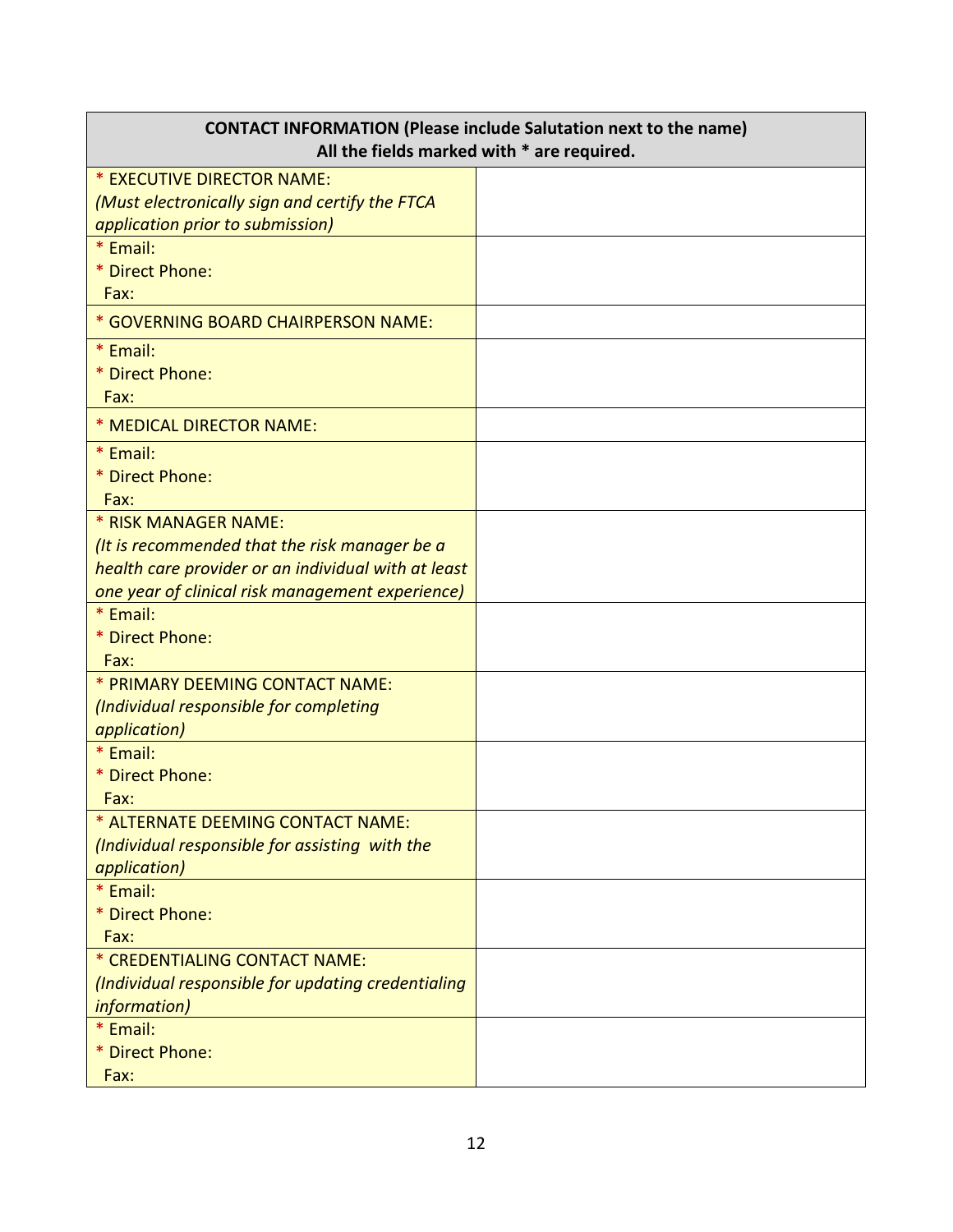| DEPARTMENT OF HEALTH AND HUMAN SERVICES<br><b>Health Resources and Services Administration</b> | <b>FOR HRSA USE ONLY</b>                     |                         |
|------------------------------------------------------------------------------------------------|----------------------------------------------|-------------------------|
|                                                                                                | <b>Grantee Name</b>                          | <b>Application Type</b> |
|                                                                                                |                                              |                         |
| <b>REVIEW OF RISK MANAGEMENT SYSTEMS</b>                                                       | <b>Application Tracking</b><br><b>Number</b> | <b>Grant Number</b>     |
|                                                                                                |                                              |                         |

| REVIEW OF RISK MANAGEMENT SYSTEMS (Section 224(h)(1)                                           |
|------------------------------------------------------------------------------------------------|
| All the fields marked with * are required.                                                     |
|                                                                                                |
| 1. * The health center conducts documented periodic assessments to identify, prevent and       |
| monitor medical malpractice risk.                                                              |
| [ ] YES                                                                                        |
| [] NO - (If 'No', then please enter explanation below)                                         |
| 2. * Identify and describe the written policies/procedures that are implemented related to how |
| PAs, NPs and support staff such as RNs, LPNs, and MAs are supervised. This description should  |
| also include whether there are supervisory agreements for PAs and collaborative agreements     |
| for NPs.                                                                                       |
| (Please limit response to 4000 characters, approximately 1 page)                               |
|                                                                                                |
| 3A. * The health center has implemented written medical record policies and procedures that    |
| address the following:                                                                         |
| Privacy (HIPAA) - [ ] YES [ ] NO                                                               |
| Completeness of documentation - [ ] YES [ ] NO                                                 |
| Archiving Procedures - [ ] YES [ ] NO                                                          |
| Please enter explanation if at least one of the above is answered "NO"                         |
| 3B. *The health center conducts documented periodic reviews of medical records to determine    |
| quality, completeness, and legibility.                                                         |
| [ ] YES                                                                                        |
| [] NO - (If 'No', then please enter explanation below)                                         |
|                                                                                                |
| 4. The health center has implemented board approved policies/procedures that address the       |
| following (Please make a note in the explanation section if the board has delegated these      |
| approval duties):                                                                              |
|                                                                                                |
| Triage $-$ [ ] YES [ ] NO                                                                      |
| Walk-in Patients - [ ] YES [ ] NO                                                              |

Telephone Triage – [ ] YES [ ] NO No Show Appointments – [ ] YES [ ] NO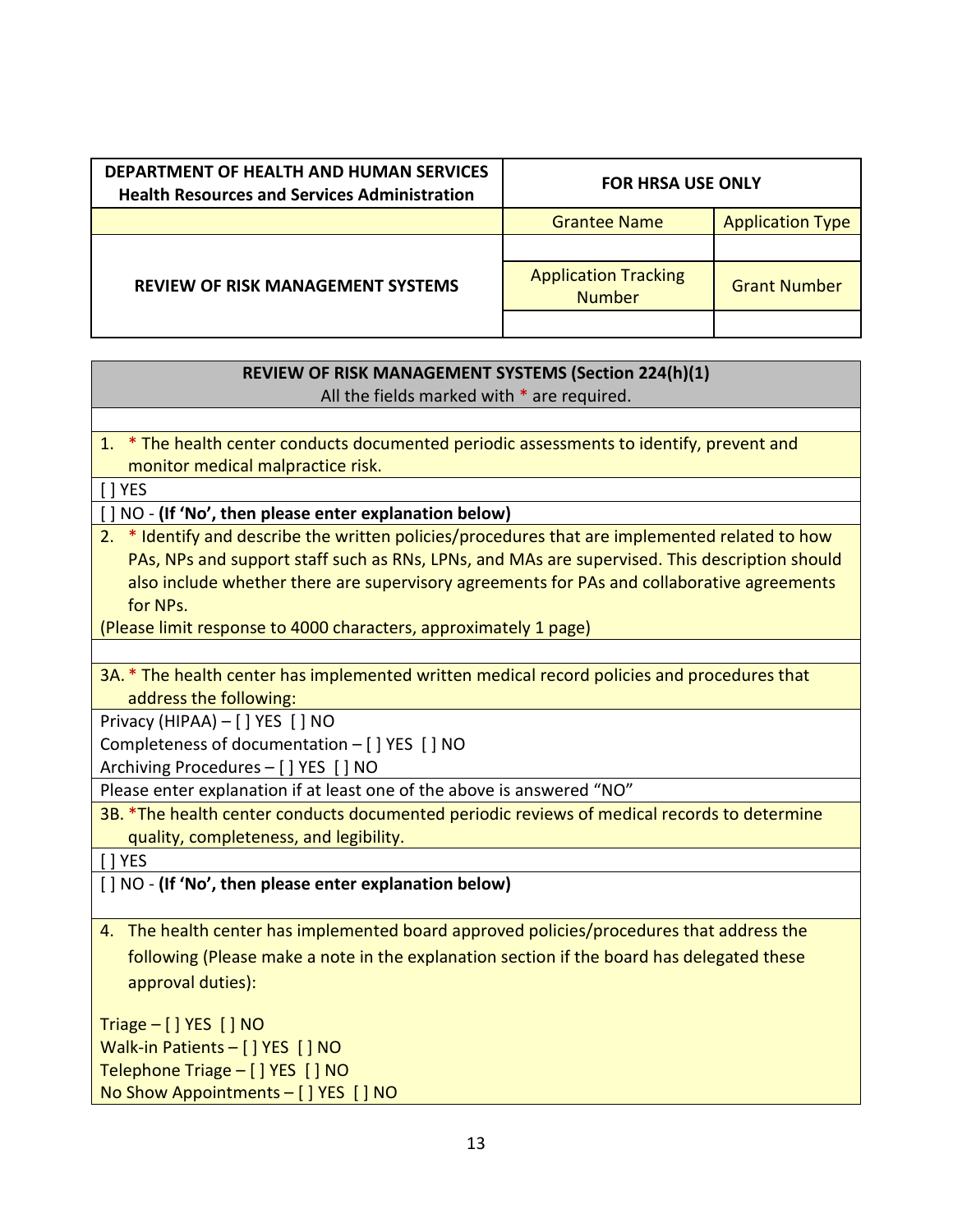## **REVIEW OF RISK MANAGEMENT SYSTEMS (Section 224(h)(1)**

All the fields marked with \* are required.

Please enter explanation if at least one of the above is answered 'NO'

5. \* The health center has written board approved clinical protocols that define appropriate treatment and diagnostic procedures for selected medical conditions. (Please make a note in the explanation section if the board has delegated these approval duties)

[ ] YES

[ ] NO - **(If 'No', then please enter explanation below)** 

6. \* The health center has implemented a tracking system for all patients who require follow-up of referrals, hospitalization, diagnostics (i.e. x-ray, lab results)

Referral tracking – [ ] YES [ ] NO

Hospitalization tracking – [ ] YES []NO

Diagnostic tracking ( x-ray, labs) – [ ] YES [ ] NO

**If 'No', then please enter explanation below**

**ATTACHMENT A** - Please upload the health center's board approved policies for the items listed in question 6 (Please note that if the board has delegated the approval of these policies, this should be noted in each of the policies and it should be clear who has the authority for review and approval).

7. \* Has your health center's personnel participated in medical malpractice risk management training or related continuing education in the last 12 months?

[ ] YES – **If 'Yes', please list all medical malpractice risk management trainings and related continuing education.**

[ ] NO – **(If 'No', then please enter explanation)**

8. \* Describe the health center's board approved and implemented plan for continuing education and annual medical malpractice/risk management training for all Health Center staff for the upcoming year**.** This description should include roles and responsibilities, methods of tracking and documentation. (Please make a note in your description if the board has delegated approval of this plan) **(Please limit to 4000 characters, approximately 1 page)**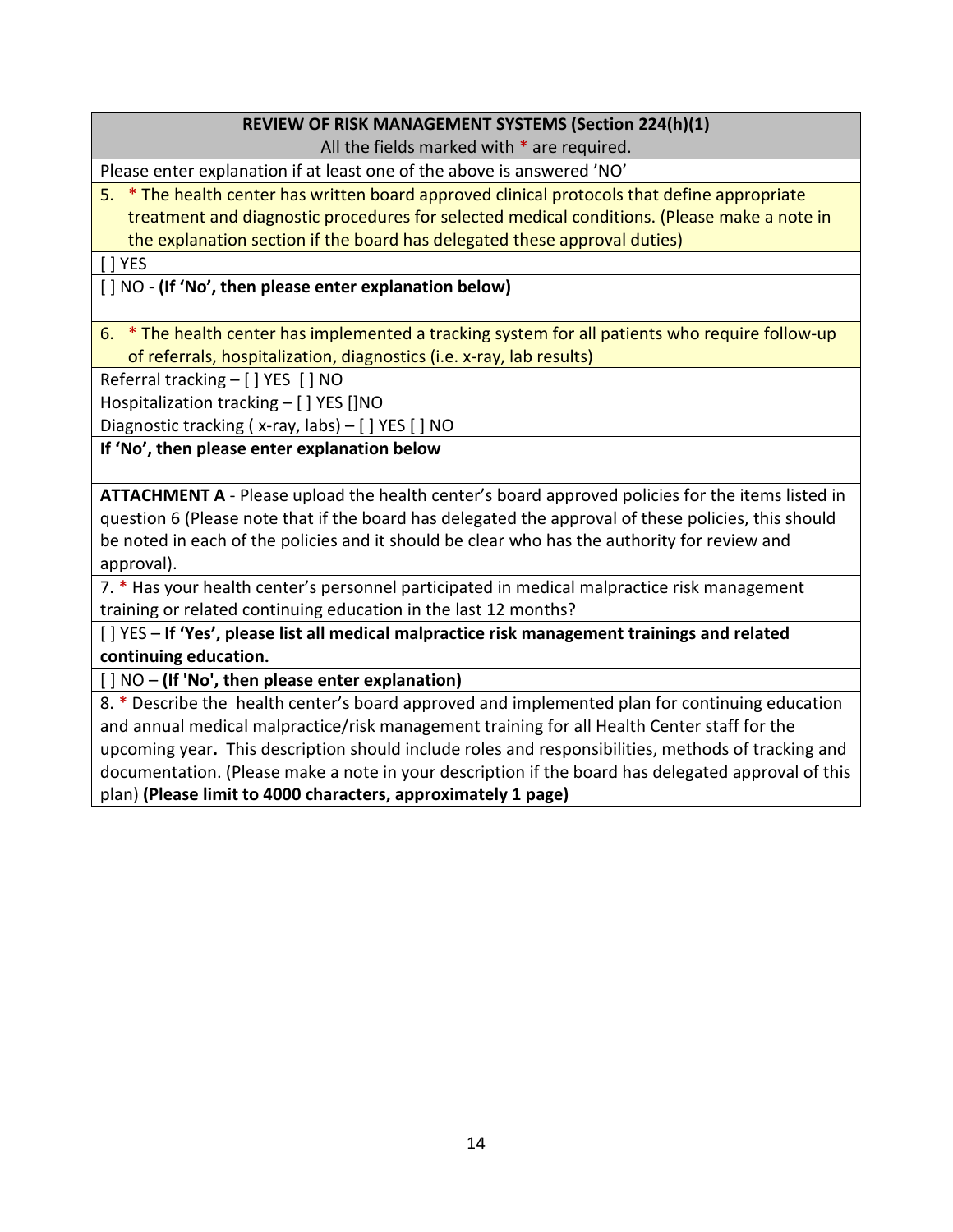| DEPARTMENT OF HEALTH AND HUMAN SERVICES<br><b>Health Resources and Services Administration</b> | <b>FOR HRSA USE ONLY</b>                     |                         |
|------------------------------------------------------------------------------------------------|----------------------------------------------|-------------------------|
|                                                                                                | <b>Grantee Name</b>                          | <b>Application Type</b> |
| <b>QUALITY IMPROVEMENT/QUALITY ASSURANCE</b><br>PLAN (QI/QA)                                   |                                              |                         |
|                                                                                                | <b>Application Tracking</b><br><b>Number</b> | <b>Grant Number</b>     |
|                                                                                                |                                              |                         |

## **QUALITY IMPROVEMENT/QUALITY ASSURANCE (QI/QA) PLAN (Section 224(h)(1))** All the fields marked with \* are required.

#### 1. \* **Please upload the following:**

- **a. ATTACHMENT B1** Upload and attach the QI/QA Plan that has been reviewed and approved by the Board (within the past 3 years). The Board signature and approval date must also appear on the attached QI/QA Plan [unless submitting Board minutes as proof of approval (see attachment B2)].
- **b. ATTACHMENT B2** If submitting Board minutes as proof that the QI/QA plan was approved, please also upload minutes that have been signed, dated and clearly indicate that the Board approved the QI/QA plan. *The date on the plan or the minutes will be verified for consistency with the answer provided to Question 2*
- **c. ATTACHMENT C** Last six meeting minutes from QI/QA committee that clearly document QI/QA activities. *(If possible, please combine all the committee minutes into one document)*
- **d. ATTACHMENT D** Last six meeting minutes from Board that are related to QI/QA activities. (*Please remove information unrelated to the QI/QA activities) (If possible, please combine all the Board minutes into one document)*
- **e. ATTACHMENT E** Any health center committee reports *in addition* to the minutes noted above, that further evidence QI/QA activities.

2. \* Please select the date the QI/QA Plan was approved by the Board. Indicate date of last Board approval: [ ]

*If the QI/QA Plan has not been reviewed and signed by the Board within the past 3 years, the application will be returned without further review.* 

Applications that do not include page numbers *and* a complete answer to questions 3A-4D will be returned.

3. \* **QI/QA Process:** The process for improvement should be identified in the health center's QI/QA plan and should identify time specific intervals for assessment and analysis of performance. The process should demonstrate that the QI/QA committee utilizes reliable methodologies to denote an effective process. The QI/QA committee should implement corrective strategies that facilitate improved performance and outcomes for patients. It also should support an environment that promotes quality of care and service through the education and training of health care providers.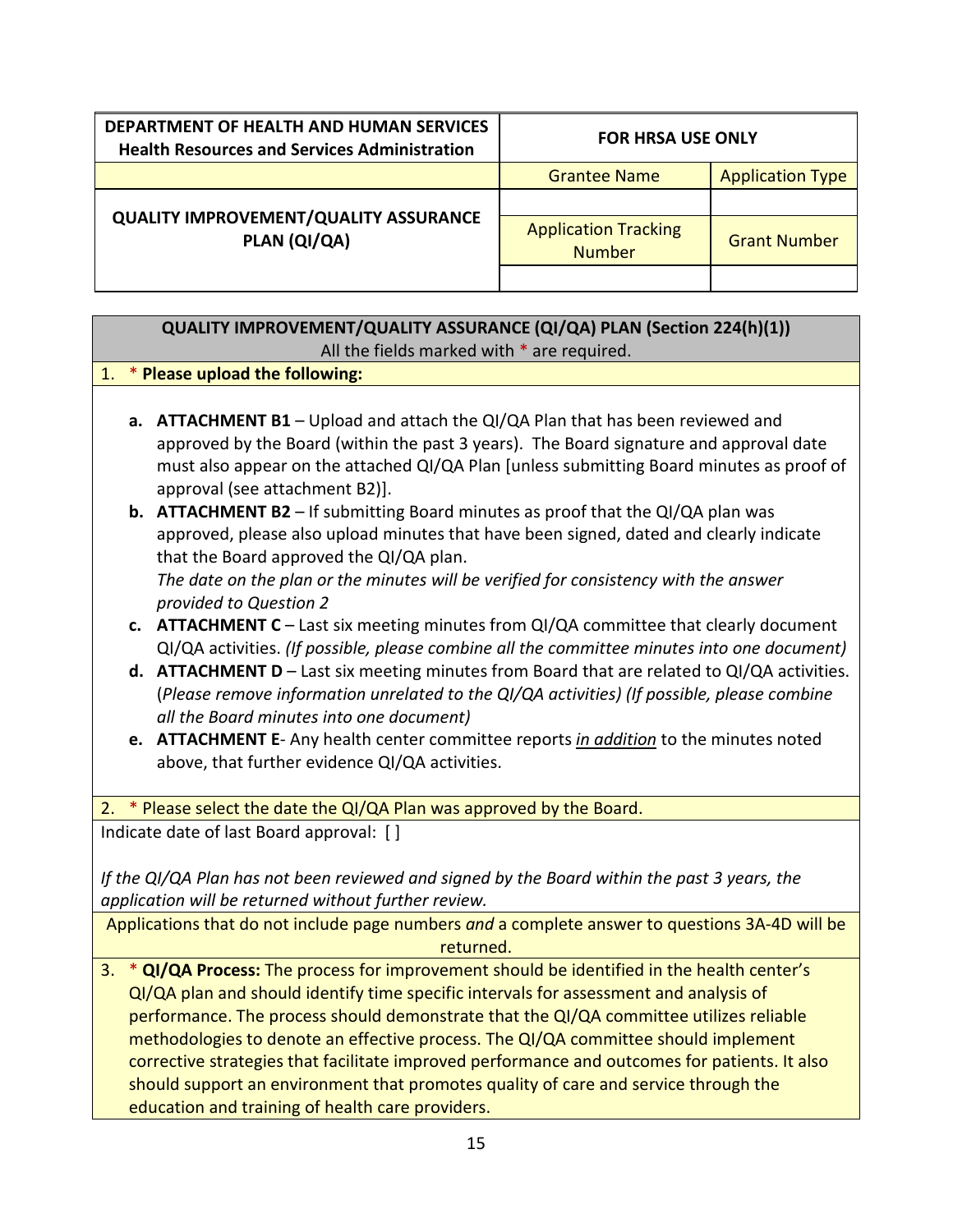|                                 | A. What process is utilized in assessing clinical quality and risk issues on a continuous basis?  |
|---------------------------------|---------------------------------------------------------------------------------------------------|
|                                 | (Please limit response to 4000 characters, approximately 1 page) (Note pages where this           |
|                                 | appears in your QI/QA plan)                                                                       |
|                                 |                                                                                                   |
| В.                              | How do you identify potential problems and prevent adverse occurrences? (Please limit             |
|                                 | response to 4000 characters, approximately 1 page) (Note pages where this appears in your         |
|                                 | QI/QA plan)                                                                                       |
|                                 | C. What tools are used to systematically collect and analyze data? (Please limit response to 4000 |
|                                 | characters, approximately 1 page) (Note pages where this appears in your QI/QA plan)              |
|                                 |                                                                                                   |
|                                 | D. How do you identify and document a system or process breakdown? (Please limit response to      |
|                                 | 4000 characters, approximately 1 page) (Note pages where this appears in your QI/QA plan)         |
|                                 |                                                                                                   |
| Е.                              | How are strategies for improvement implemented, continually monitored, and measured?              |
|                                 | (Please limit response to 4000 characters, approximately 1 page) (Note pages where this           |
|                                 | appears in your QI/QA plan)                                                                       |
|                                 |                                                                                                   |
| 4.                              | * QI/QA Committee: The mission of the QI/QA committee should be to ensure the safety and          |
|                                 | quality of care and services provided to the health center's patients. The committee's goals are  |
|                                 | to ensure that the health center has developed an integrated process of continual assessment      |
|                                 | of the health center's needs. The QI/QA committee should be comprised of a cross section of       |
|                                 | all levels of providers within the health center.                                                 |
|                                 |                                                                                                   |
|                                 | Provide details of QI/QA committee structure:                                                     |
|                                 | A. Describe the structure of the QI/QA committee (Please limit response to 4000 characters,       |
|                                 | approximately 1 page) (Note pages where this appears in your QI/QA plan)                          |
| $\lceil$ $\rceil$<br>В.         | How often does the Board receive reports from the QI/QA committee on QI/QA plan and               |
|                                 | progress? (Please limit response to 4000 characters, approximately 1 page) (Note pages            |
|                                 | where this appears in your QI/QA plan)                                                            |
|                                 |                                                                                                   |
|                                 | What is the process for implementing policies and procedures, such as credentialing, risk         |
|                                 | management, clinical and operational? (Please limit response to 4000 characters,                  |
|                                 | approximately 1 page) (Note pages where this appears in your QI/QA plan)                          |
| $\begin{bmatrix} \end{bmatrix}$ |                                                                                                   |
| D.                              | How are recommendations from the QI/QA committee presented and approved by the Board?             |
|                                 | (Please limit response to 4000 characters, approximately 1 page) (Note pages where this           |
|                                 | appears in your QI/QA plan)                                                                       |
|                                 |                                                                                                   |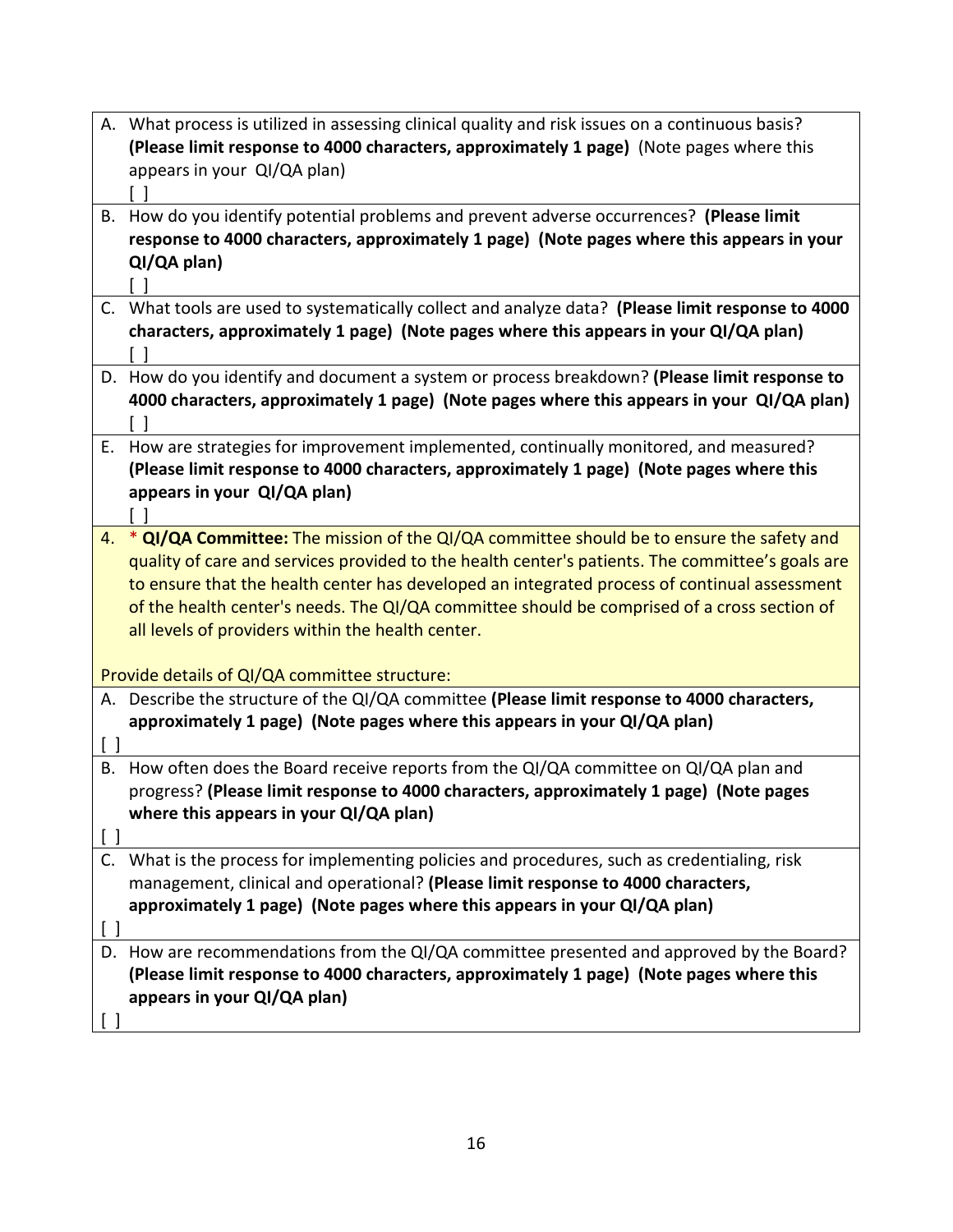| DEPARTMENT OF HEALTH AND HUMAN SERVICES<br><b>Health Resources and Services Administration</b> | <b>FOR HRSA USE ONLY</b>                     |                         |
|------------------------------------------------------------------------------------------------|----------------------------------------------|-------------------------|
|                                                                                                | <b>Grantee Name</b>                          | <b>Application Type</b> |
|                                                                                                |                                              |                         |
| <b>REVIEW OF CREDENTIALING SYSTEMS</b>                                                         | <b>Application Tracking</b><br><b>Number</b> | <b>Grant Number</b>     |
|                                                                                                |                                              |                         |

| REVIEW OF CREDENTIALING SYSTEMS (Section 224(h)(2)                                                   |  |  |
|------------------------------------------------------------------------------------------------------|--|--|
| All the fields marked with * are required.                                                           |  |  |
| * All current health care personnel involved in direct patient care must be credentialed<br>1.       |  |  |
| within the last two years in accordance with the requirements outlined in PIN 2001-16 and            |  |  |
| PIN 2002-22, including all of the following:                                                         |  |  |
| Licensed independent practitioners (e.g., physicians, nurse midwives, nurse<br>$\bullet$             |  |  |
| practitioners)                                                                                       |  |  |
| Licensed practitioners (e.g., RNs, LPNs)<br>$\bullet$                                                |  |  |
| Certified practitioners/technicians (e.g., dental, lab, radiology, MA(where applicable)<br>$\bullet$ |  |  |
| Note: If your state does not require certain health care personnel (e.g., MAs, DAs) to               |  |  |
| be licensed or certified, please include these individuals on the credentialing list and             |  |  |
| indicate that state law does not require that they be certified.                                     |  |  |
| ATTACHMENT F - Upload and attach the credentialing list. (List MUST be in an Excel                   |  |  |
| spreadsheet)                                                                                         |  |  |
|                                                                                                      |  |  |
| Be sure to include the following on the credentialing list:                                          |  |  |
| Name and Professional Designation (e.g., MD/DO, RN, CNM, DDS, etc.)<br>$\circ$                       |  |  |
| Title/Position<br>$\circ$                                                                            |  |  |
| Specialty<br>$\circ$                                                                                 |  |  |
| Employment Status (full-time employee /part-time employee/contractor/volunteer)<br>$\circ$           |  |  |
| Hire Date (or anticipated hire date)<br>$\circ$                                                      |  |  |
| Current Credentialing Date (MUST BE WITHIN PAST 2 YEARS); and<br>$\circ$                             |  |  |
| Next Expected Credentialing Date<br>$\circ$                                                          |  |  |
|                                                                                                      |  |  |
| Note: The application will be returned without further review if the personnel are not               |  |  |
| credentialed within the last two years.                                                              |  |  |
| a. ATTACHMENT G1 - Upload and attach the health center's Credentialing and                           |  |  |
| Privileging Policy. The policy must be Board approved. The Board signature and                       |  |  |
| approval date must also appear on the attached credentialing and privileging policy                  |  |  |
| [unless submitting Board minutes as proof of approval (see attachment G2)].                          |  |  |
| b. ATTACHMENT G2 - If submitting Board minutes as proof that the credentialing and                   |  |  |
| privileging policy was approved, please also upload minutes that have been signed,                   |  |  |
| dated and clearly indicate that the Board approved the Credentialing and Privileging                 |  |  |

policy.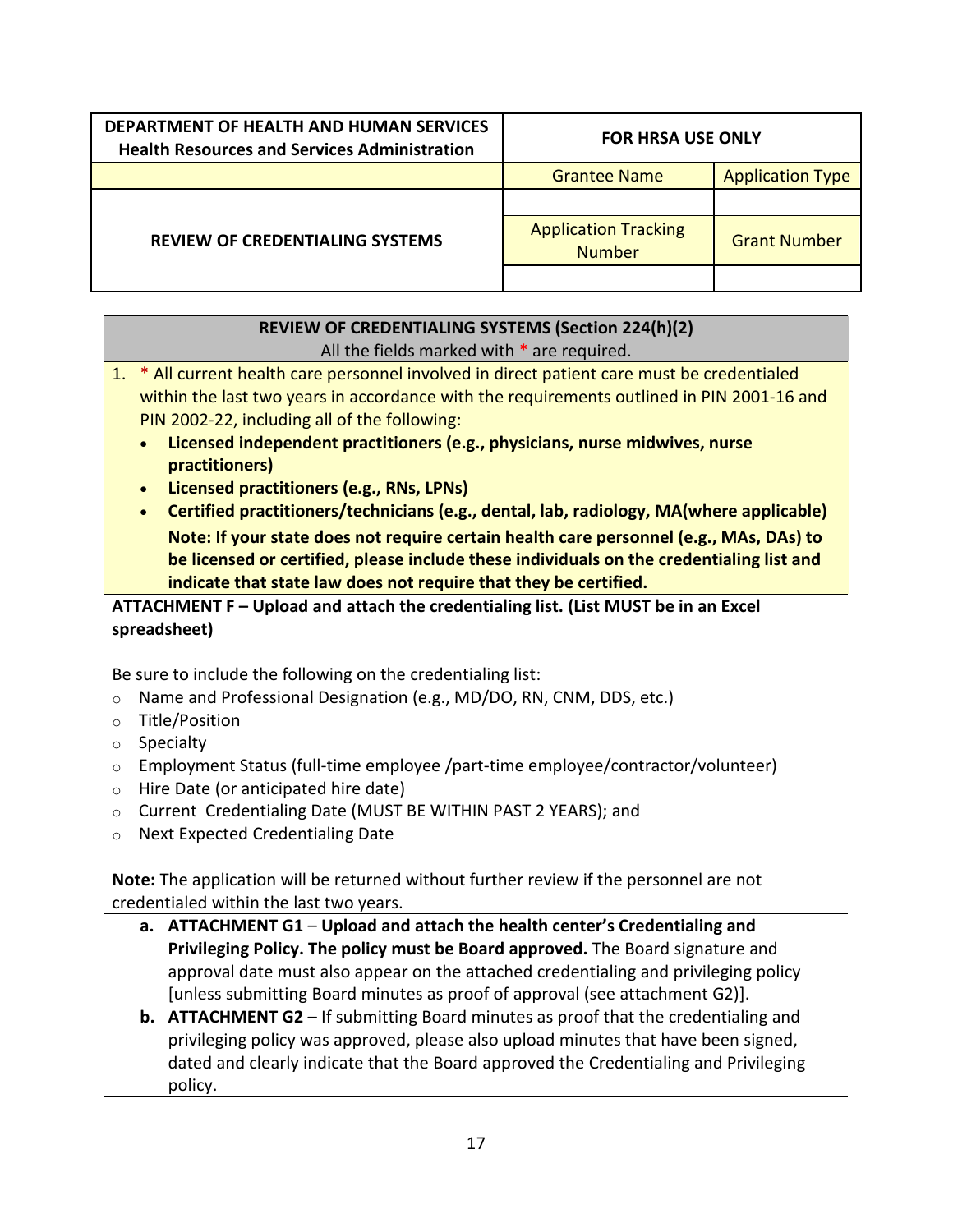| 2. * The health center's credentialing verification procedures include all of the following:           |
|--------------------------------------------------------------------------------------------------------|
| Current licensure, professional certification, and/or registration that is primary source<br>$\bullet$ |
| verified                                                                                               |
| Professional educational background/postgraduate training                                              |
| primary source verification for licensed independent practitioners<br>$\circ$                          |
| secondary source verification for licensed and certified practitioners<br>$\circ$                      |
| $[]$ YES                                                                                               |
| [ ] NO - (If 'No', then please enter explanation below)                                                |
| * The health center has verified that each practitioner submitted evidence of the following<br>3.      |
| for review:                                                                                            |
| Health fitness/fitness to perform duties                                                               |
| Immunization status<br>$\bullet$                                                                       |
| <b>Professional references</b>                                                                         |
| Life support training, as applicable<br>$\bullet$                                                      |
| DEA registration, as applicable<br>$\bullet$                                                           |
| [ ] YES                                                                                                |
| [] NO - (If 'No', then please enter explanation below)                                                 |
| 4. * A National Practitioner Data Bank (NPDB) query is obtained and evaluated every two years          |
| for each licensed practitioner and all other reportable practitioners as part of the health            |
| center's credentialing process.                                                                        |
| $\lceil$   YES                                                                                         |
| Indicate date of last query to the NPDB: []                                                            |
| [] NO - (If 'No', then please enter explanation below)                                                 |
| 5. * A history of previous malpractice liability claims and adverse actions (including but not         |
| limited to FTCA claims) is reviewed for each practitioner and for the organization.                    |
| $\lceil$   YES                                                                                         |
| [ ] NO - (If 'No', then please enter explanation below)                                                |
| * The health center utilizes data from peer review and quality improvement/quality<br>6.               |
| assurance activities to support its credentialing functions and these activities are overseen          |
| by the Board.                                                                                          |
| <b>YES</b>                                                                                             |
| [] NO - (If 'No', then please enter explanation below)                                                 |
|                                                                                                        |
| * As part of the health center's privileging process, practitioners are granted privileges by<br>7.    |
| the health center, at least every two years, specific to the services being provided at each           |
| care delivery site.                                                                                    |
| [ ] YES                                                                                                |
| [] NO - (If 'No', then please enter explanation below)                                                 |
|                                                                                                        |
| * As part of the health center's privileging process, clinical privileges and medical staff<br>8.      |
| membership at local hospitals and other admitting facilities are verified.                             |
| YES                                                                                                    |
| NO - (If 'No', then please enter explanation below)                                                    |
|                                                                                                        |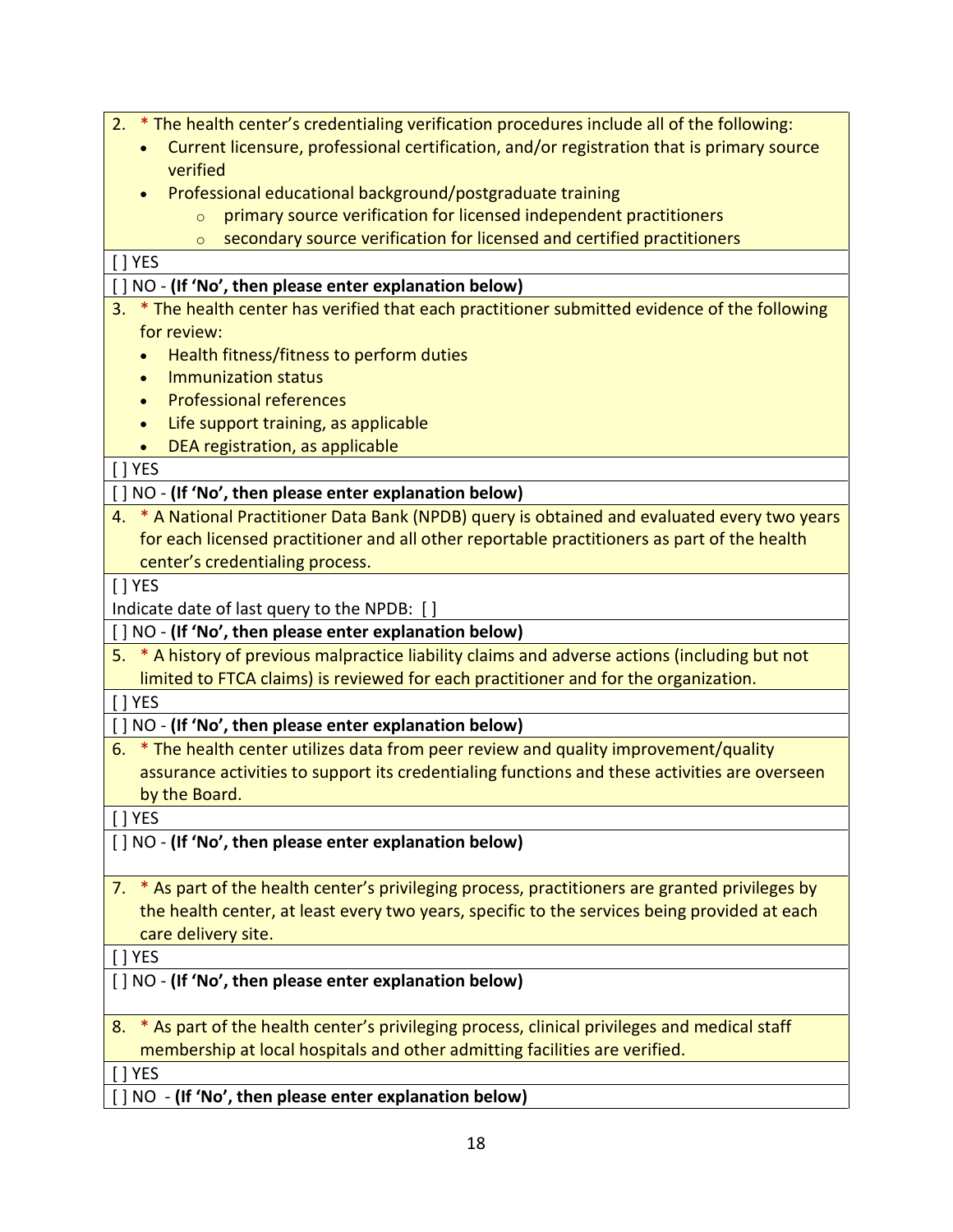| 9.                              | * The integration of quality improvement/quality assurance and risk management facilitates<br>the identification of potential problems and prevention of adverse occurrences. Prevention<br>diminishes the potential for process failures. The quality, risk management, and peer review<br>process promotes a safer environment and empowers employees to be efficient quality<br>care providers. These processes must be conducted on a consistent and ongoing basis<br>throughout the year. |
|---------------------------------|------------------------------------------------------------------------------------------------------------------------------------------------------------------------------------------------------------------------------------------------------------------------------------------------------------------------------------------------------------------------------------------------------------------------------------------------------------------------------------------------|
|                                 | A. Describe the health center's peer review process and the frequency with which it is                                                                                                                                                                                                                                                                                                                                                                                                         |
|                                 | conducted. (Please limit response to 4000 characters, approximately 1 page)                                                                                                                                                                                                                                                                                                                                                                                                                    |
|                                 |                                                                                                                                                                                                                                                                                                                                                                                                                                                                                                |
| Β.                              | Who supervises the peer review process and what are his or her responsibilities? (Please                                                                                                                                                                                                                                                                                                                                                                                                       |
|                                 | limit response to 4000 characters, approximately 1 page)                                                                                                                                                                                                                                                                                                                                                                                                                                       |
|                                 |                                                                                                                                                                                                                                                                                                                                                                                                                                                                                                |
| C.                              | How is feedback on peer review communicated and documented? (Please limit response to                                                                                                                                                                                                                                                                                                                                                                                                          |
|                                 | 4000 characters, approximately 1 page)                                                                                                                                                                                                                                                                                                                                                                                                                                                         |
|                                 |                                                                                                                                                                                                                                                                                                                                                                                                                                                                                                |
|                                 | D. How is patient confidentiality maintained during the medical record review process?                                                                                                                                                                                                                                                                                                                                                                                                         |
|                                 | (Please limit response to 4000 characters, approximately 1 page)                                                                                                                                                                                                                                                                                                                                                                                                                               |
| $\begin{bmatrix} \end{bmatrix}$ |                                                                                                                                                                                                                                                                                                                                                                                                                                                                                                |
| Ε.                              | After completing peer review and medical record review, how is the data integrated and                                                                                                                                                                                                                                                                                                                                                                                                         |
|                                 | shared with staff and the board? (Please limit response to 4000 characters, approximately                                                                                                                                                                                                                                                                                                                                                                                                      |
|                                 | 1 page)                                                                                                                                                                                                                                                                                                                                                                                                                                                                                        |
| ιI                              |                                                                                                                                                                                                                                                                                                                                                                                                                                                                                                |
| F.                              | What methodology is used when developing strategies for improvement? (Please limit                                                                                                                                                                                                                                                                                                                                                                                                             |
|                                 | response to 4000 characters, approximately 1 page)                                                                                                                                                                                                                                                                                                                                                                                                                                             |
| $\Box$                          |                                                                                                                                                                                                                                                                                                                                                                                                                                                                                                |
|                                 |                                                                                                                                                                                                                                                                                                                                                                                                                                                                                                |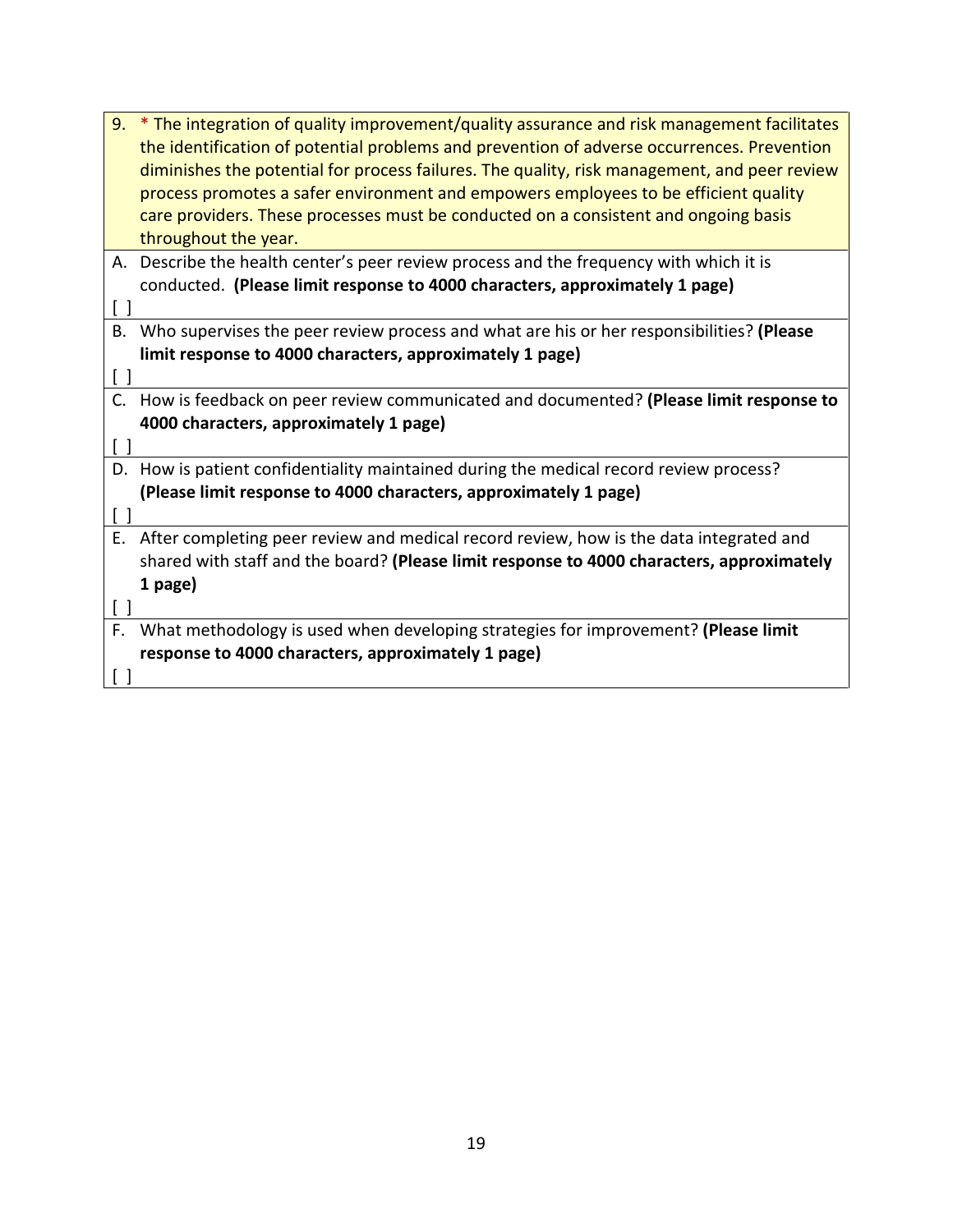| DEPARTMENT OF HEALTH AND HUMAN SERVICES<br><b>Health Resources and Services Administration</b> | <b>FOR HRSA USE ONLY</b>                     |                         |
|------------------------------------------------------------------------------------------------|----------------------------------------------|-------------------------|
|                                                                                                | <b>Grantee Name</b>                          | <b>Application Type</b> |
| <b>REVIEW OF PROFESSIONAL LIABILITY HISTORY</b>                                                |                                              |                         |
|                                                                                                | <b>Application Tracking</b><br><b>Number</b> | <b>Grant Number</b>     |
|                                                                                                |                                              |                         |

**REVIEW OF PROFESSIONAL LIABILITY HISTORY (Section 224(h)(3))**

**Please note: Health centers are expected to maintain their own records of medical malpractice claims as part of their risk management systems and in accordance with local practice requirements and guidelines.**

If a claim or lawsuit involving covered activities is presented or filed, it is essential that the covered entity preserve all potentially relevant documents. Once a covered entity or covered individual reasonably anticipates litigation—and it is reasonable to anticipate litigation once a claim or lawsuit is filed, whether administratively or in state or federal district court—the entity or individual must suspend any routine destruction and hold any documents relating to the claimant or plaintiff so as to ensure their preservation for purposes of claim disposition or litigation.

- 1. \* Please describe the board approved claims management policy that have been implemented within the health center to address all actual and potential claims. (Please make a note in your description if the board has delegated approval of this policy)
- 2. \* Have any professional liability claims or allegation been filed against the health center and/or its employees/contractors WITHIN THE LAST FIVE (5) YEARS?

[ ] YES

**If YES, you must upload and attach within EHB, a list of the claims and whether such claims were internally analyzed and whether appropriate actions were implemented as needed. Attachment must also include ( Please see:** 

- 1) Name of provider(s) involved
- 2) Area of practice/Specialty
- 3) Date of occurrence
- 4) Summary of allegations
- 5) Status or outcome of claim

6) Summary of health center internal analysis and steps taken to prevent future occurrences. (Do not include number 6 if the case has not been resolved, but please note that the case has not been resolved.)

#### **ATTACHMENT H - Review of Professional Liability History**

[ ] NO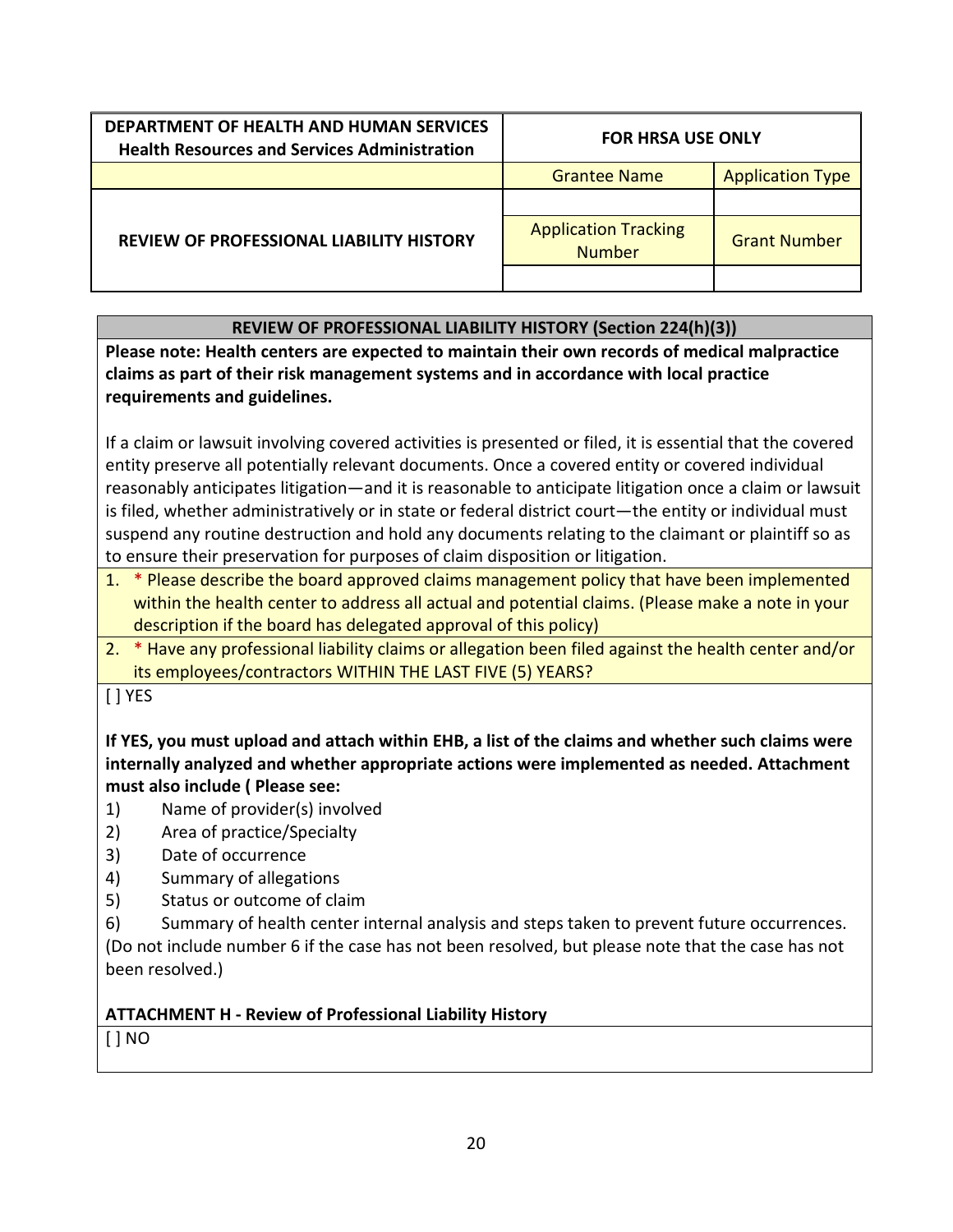| DEPARTMENT OF HEALTH AND HUMAN SERVICES<br><b>Health Resources and Services Administration</b> | <b>FOR HRSA USE ONLY</b>                     |                         |
|------------------------------------------------------------------------------------------------|----------------------------------------------|-------------------------|
|                                                                                                | <b>Grantee Name</b>                          | <b>Application Type</b> |
| <b>ADDITIONAL INFORMATION</b>                                                                  |                                              |                         |
|                                                                                                | <b>Application Tracking</b><br><b>Number</b> | <b>Grant Number</b>     |
|                                                                                                |                                              |                         |

## **ADDITIONAL INFORMATION** 1. \* Has your health center achieved one or more of the following designations from a national review body by demonstrating the ability to meet nationally recognized standards, guidelines, and measures related to quality assurance and quality improvement in health care organizations? • Accreditation; • Certification; and/or • Recognition [ ] YES [ ] NO **If 'Yes', then please select all that apply:**  [] The Joint Commission (TJC) for Ambulatory Care [ ] Accreditation Association for Ambulatory Health Care (AAAHC) [ ] Adjunct Medical Home Chapter *(If Applicable)* [ ] National Committee for Quality Assurance (NCQA) Patient Centered Medical Home *(You must choose one of the sub options if the above option is checked)* [ ] Recognition Level 1 [ ] Recognition Level 2 [] Recognition Level 3 [ ] Not Applicable [ ] Other If 'Other', please enter the names of those organizations: